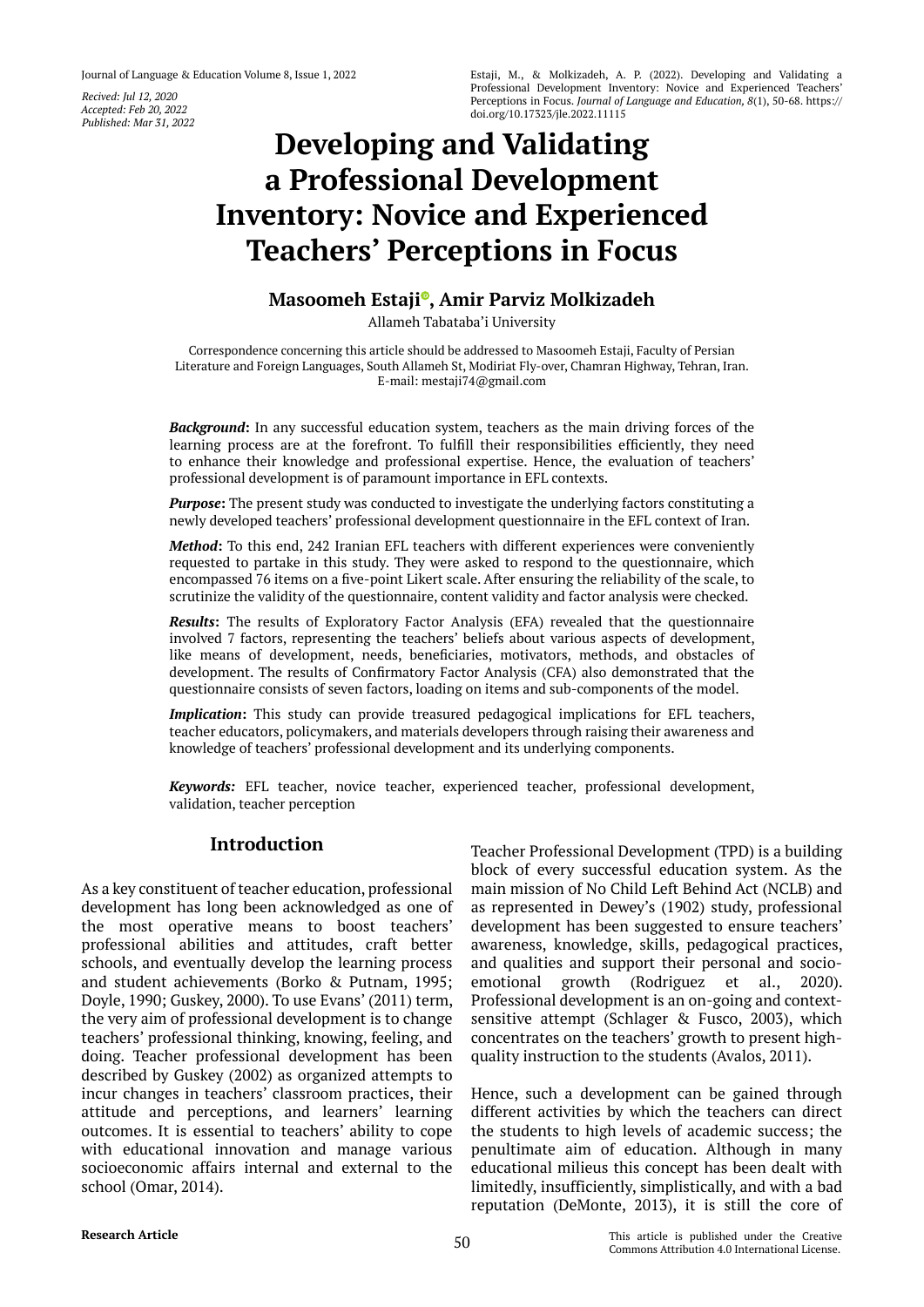education as many teacher-related characteristics like teachers' effectiveness, autonomy, agency, and so forth are contingent upon their proper professional development. Likewise, as the values, knowledge, notions, and assumptions of teachers' professional development are different across contexts, more should be known about the elements and various dimensions of professional development. Despite its potential role in enhancing both pre-service and inservice teachers' quality, professional development in education has a bad reputation. Stakeholders contend that what the majority of teachers take as professional chances to learn are "thin, sporadic, and of little use with regard to developing teaching" (DeMonte, 2013, p. 1). Up against this claim, many researchers believe that if rich and inclusive professional development programs that cover different aspects of education are offered to teachers, the results (students' achievement) will be astonishing and eye-catching (e.g., Abell & Lee, 2008; Avalos, 2011; Harris & Sass, 2007; Vogt & Rogalla, 2009). Hence, professional development is by nature valuable and helpful for different stakeholders, provided that its prerequirements are met.

Admitting its crucial role, numerous research studies in different parts of the world have been conducted in this area, the results of which point to different perceptions and beliefs of various stakeholders regarding professional development and its magnificent impact on diverse academic zones (e.g., Angrist & Lavy, 2001; Griffin et al., 2018; Gutierrez-Cobo et al., 2019; Kurtovic et al., 2019; Payne & Wolfson, 2000; Torff & Sessions, 2009, to cite a few). Despite the large number of PD studies being conducted worldwide, there is still a dearth of research in this domain to determine those dimensions and components of TPD that represent the recent changes and developments in the curriculum, norms and standards, and evaluation and assessment. The education context of Iran has not been an exception in this area, too, and over the past couple of decades, many studies have been done in this domain, utilizing diverse research tools to disclose the stakeholders' beliefs about professional development and its multiple effects on education (Ayyoobi et al., 2016; Kashani & Rostampoor, 2013). However, most of such studies have utilized questionnaires developed by the researchers of similar studies without focusing, specifically, on the sources, hindrances, features, representations, and beneficiaries of an effective professional development program, which are all critical aspects of TPD. Moreover, a limited number of studies have scrutinized EFL teachers' professional development in spite of the swift progression in the number of EFL teachers in Iran.

As stated previously, professional development takes various forms and can be achieved through different activities and practices within a discipline. Various theoretical models and conceptual frameworks have been proposed to present the focus and components of TPD, like the one suggested by Desimone and Garet (2015) considering the content, active learning, coherence, sustained duration, and collective participation as various dimensions of TPD or the one introduced by Buysse et al. (2009) with the three elements of the who, what, and how of PD. However, other researchers, who have used the models, have not found them comprehensive in terms of the theoretical foundation, underlying mechanisms, needs, and situational and contextual variations (McElearney et al., 2018; Siraj et al., 2019). What is crucial in this regard is, first, the development of a research-based and validated tool to assess teachers' professional development level with the aim of identifying their strengths and weaknesses and then offering them appropriate activities to be used in training courses to develop professionally. In other words, conducting focused studies in this area can facilitate the ground for the development of a concise and contextualized instrument to gauge the construct of EFL teachers' professional development. Motivated by such a gap in the present study, the researchers made an attempt to develop and validate a questionnaire, which could be used to inspect the perceptions of Iranian EFL teachers with varying experiences with respect to their professional development and its characteristics, forms, barriers, and realizations and enrich the available scales in this domain.

#### **Literature Review**

Professional development is concerned with numerous sorts of educational experiences related to one's work (Mizell, 2010). It may take different formats from formal processes (e.g., conferences, seminars, workshops, collaborative learning among members of a work team, and a course at university) to informal ones (e.g., discussions among work colleagues, independent reading and research, observations of a colleague's work, or other learning from a peer) (Arthur, 2016; Mizell, 2010; Petty et al., 2016). Teachers' professional development is of value in that, in any education context, there will be competent students if the teachers who are at the forefront are provided with the required education and training for teaching effectively. This echoes the idea that the accomplishment of any aspiring education reform initiative relies, mostly, on teachers' effectiveness and qualifications (Garet et al., 2001). Put it more tellingly, teachers' professional development, in general, is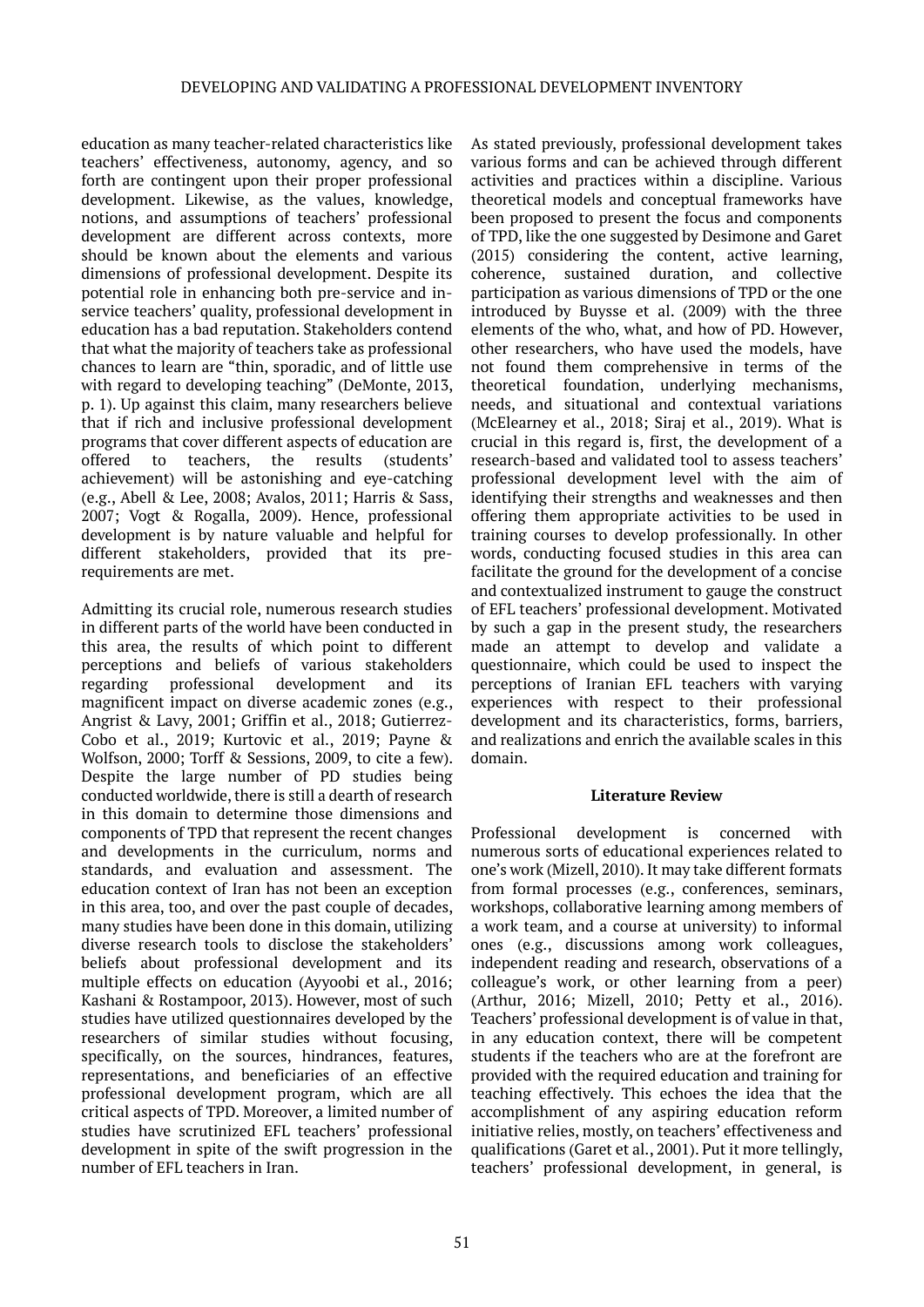concerned with instructors' learning, their ability to organize their learning, and change knowledge into practice to shape students' achievement (Avalos, 2011). It can help teachers not only to improve their knowledge about how to be more effective teachers but also it provides a forum through which they can share their concerns and their experiences (Creese et al., 2013).

As a growing research strand, professional development has witnessed a great surge of interest over the past few decades. Numerous studies have addressed the issue from the perspectives of different stakeholders, including the attitudes of teachers toward professional development, which were found to be dissimilar in different contexts (Silane Ruberto, 2003; Torff & Sessions, 2008, 2009), the characteristics of a successful professional development program (Smylie, 1988), the impacts of professional development on students' achievement (Angrist & Lavy, 2001; Avalos, 2011; Supovitz & Turner, 2000), in-service training, professional learning, and continuing education (Behzadi et al., 2019; Topolinski, 2014). Concerning the purposes which professional development programs wish to achieve, Payne and Wolfson (2000) maintained that the goal of professional development is to provide instructors with the required knowledge and expertise and increase students' attainment. Those involved in professions such as education, in general, and language teaching, in particular, intensively need to professionalize themselves and keep themselves updated considering the latest development happening in their discipline if they are to survive in the field. They should constantly amplify their knowledge and skills to implement the best educational practices. As pinpointed by Ingersoll (2003), referring to the data of the nationally representative Schools and Staffing Survey (SASS) and the Teacher Follow-up Survey (TFS), the intricacy of teaching is abundant that nearly one-third of teachers quit their job during three years and 50% in five years. The challenge is by no means limited to novice teachers; experienced teachers also face numerous challenges in their teaching profession.

Like other teacher education cores, teacher's professional development is of different underlying layers and elements, making it the basis of successful education. In this regard, Guskey and Yoon (2009) examined the result of nine well-designed research studies on professional development and argued that it has three common elements, namely workshops, outside experts, and time. They maintained that teachers need time and appropriate practices to engage in a high-quality professional development,

deepen their understanding, and develop innovative approaches to teaching. As stated previously, professional development is a multi-faceted and complicated construct in teacher education with many factors affecting its formation and efficacy (Guskey, 2000; Yurtsever, 2013). It is just like a nested system inside which systems evolve from the other related (sub)systems (Stollar et al., 2006), which are all indicators of the interconnections and complexity of TPD components. In line with such an argument, Ninlawn (2015) ran a study on factors influencing professional development, and in the end, the researcher contended that factors such as innovative skills, communication and media awareness, computer, and Information Technology (IT) have a positive effect on teachers' level of professional development.

Similarly, in their recent study, Evers, Kreijns, and Van der Heijden (2016) argued that among the factors that can have an impact on teachers' professional development, organizational factors like learning climate and social support obtained from colleagues could operate as a positive resource for professional growth. Going further, Richards (2011) explored ten fundamental dimensions of language teaching expertise to plan for the professional development of English language teachers. More specifically, in his influential study, he emphasized the teachers' language proficiency, content knowledge and contextual knowledge, teaching skills, learner– centeredness, constructing a personal system of knowledge, beliefs, and understandings, being an active member of the professional community, and finally pedagogical reasoning skills.

Moreover, in their seminal study, Visser et al. (2010) figured out the crucial components of a professional development program to train teachers to apply curriculum innovation. They argued that teachers must be afforded sufficient chances to advance science content, instructional approaches, and assessment techniques. They also need chances to collaborate with other teachers and team up in a systematized network. They should talk over teaching and learning troubles and challenges, exchange features of good instructional practice, and address how to attain equipment and materials. In the same vein, conducting a meta-analysis on professional development programs, Capps et al. (2012) proposed a list of features of effective professional development programs that aim to promote scientific and inquirybased teaching. The features encompassed offering prolonged time and support for the program, presenting real-life experiences to teachers, acting in accordance with standards, lesson development,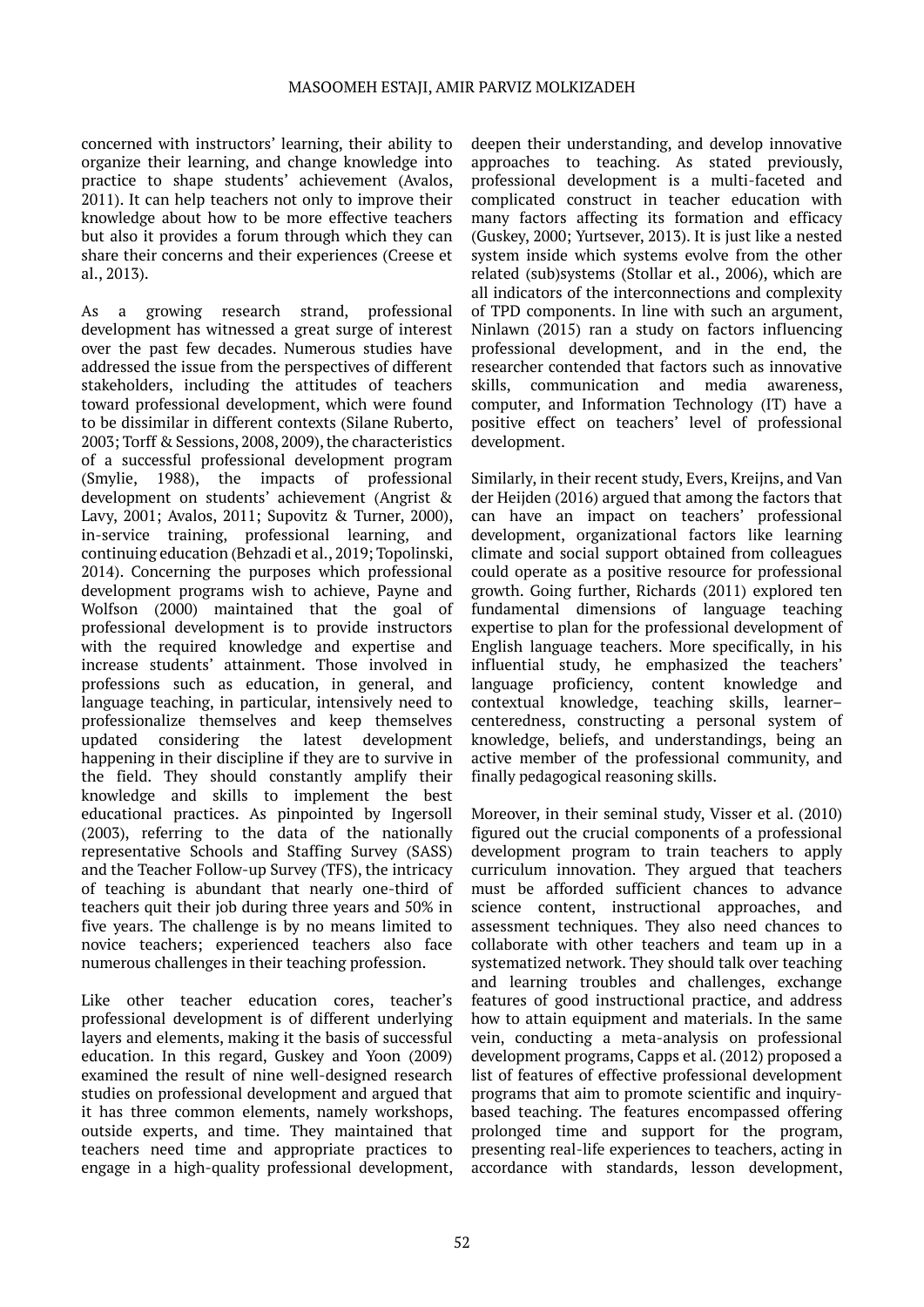inquiry modeling, reflection, transference, and content knowledge (Yarema, 2015). In another study in Asia, Badri et al. (2016) conducted a research in Abu Dhabi to explore the teachers' perceptions of teaching and learning with a focus on teacher's professional development. They aimed to identify the perceptions of professional development needs, impacts, and the barriers confronted by teachers in secondary schools. In the results, they found professional development needs, barriers, activities, and forms of development as the factors underlying the teacher's professional development.

All these studies signify the fact that teachers' professional development as a path for invigorating teachers' knowledge and expertise is of crucial significance in the field of language education since language teachers (i.e., EFL teachers) work in a context wherein the means of instruction is the subject of instruction at the same time. The reviewed studies are also invaluable in that they pinpoint some of the constituting components of the construct of professional development in their findings, which helped the researchers during the construction of the questionnaire. Nevertheless, sparse opportunities have been provided for EFL teachers to develop their professional knowledge, and there is a shortage of<br>investigation on EFL teachers' professional investigation on EFL teachers' professional development within the educational context of Iran. The primary step in investigating EFL teachers' perceived level of professional development is designing, validating, and developing an exact and contextualized research instrument to assess the construct of concern accurately.

Yet, few studies in Iran have tried to develop a scale in this area, and that the development of such a scale can assist in identifying the ways by which teachers can strengthen and improve their teaching skills. As a case in point, Khany and Azimi (2016) validated a scale to measure teachers' PD. They began with an initial tentative model with 130 items and ran exploratory and confirmatory data analyses on a sample of 400 EFL teachers. In the end, 28 items were removed which left the scale 102 items to measure TPD by three components of knowledge, skill, and TPD programs. Likewise, Ayyoobi et al. (2016) conducted a descriptive-survey study in Iran and examined 400 high school teachers in Birjand to identify the components of teacher's professional development. Taking advantage of EFA and CFA, the researchers came across eight components for the construct of TPD, including thematic knowledge, learning environment, cooperation, educational technology, research base, educational designing, evaluation, and human resource development.

All in all, designing a research tool that can measure EFL teacher's beliefs about the influential factors, hindrances, realizations, features, and sources of professional development has been less examined in Iran. Consequently, the importance considered for knowing the strengths and weaknesses of EFL teachers' professional development and a lack of an inclusive instrument to measure professional development among Iranian novice and experienced EFL teachers urged the researchers to design and validate a new tool and enrich the relevant literature in this domain.

#### **Methodology**

#### **Participants**

The target participants of this study were 242 Iranian teachers, who were selected from the initial 400 participants, among which the questionnaire was distributed. As for their background, they were both TEFL, those who have formally studied Teaching English as a Foreign Language (TEFL), and non-TEFL, those who have studied other majors or have had English related university degrees, teacher participants. Moreover, they were teaching English at different language institutes in Tehran and Mashhad. Regarding their teaching experience, there were 58 novice and 184 experienced EFL teachers who were chosen from different English language institutes in Tehran and Khorasan province. They were all Persian speakers, including both male and female instructors, who had different academic degrees including BA, MA, and PhD. They had different levels of teaching experience, and their age ranged from 18 to 58 with a mean of 32.92. The participants of this study were chosen non–randomly using convenience sampling and based on their readiness to join in the study via online links and face-to-face meetings.

#### **Instruments**

The present study pursued two main stages in its process. First, a Teacher Professional Development questionnaire was developed, and then it was validated according to the collected data from 242 novice and experienced Iranian EFL teachers. The newly developed questionnaire included 76 items in a 5-point Likert scale with 1 signifying "strongly disagree" and 5 signifying "strongly agree" (Appendix A). In the following sections, the process of designing and validating the scale is explained comprehensively.

#### **Data Collection Procedure**

The first phase of this study began with an in-depth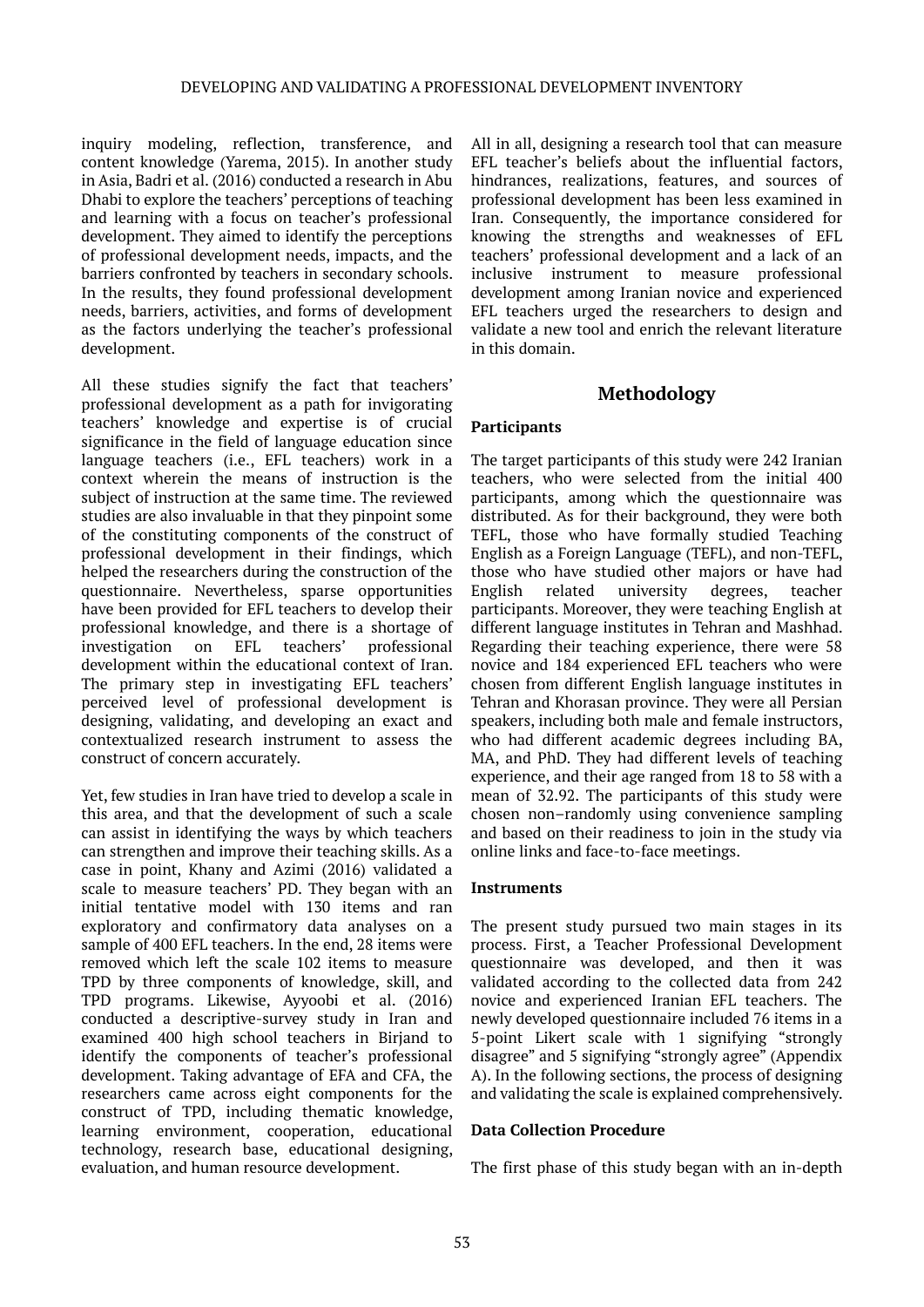review of the literature related to professional development to identify the related constructs of professional development. This was done to ensure the existence or absence of any models and instruments in the field of ELT. Concerning item generation, a mixture of both deductive and inductive approaches was utilized. In simple terms, the deductive approach to item generation includes a deep review of the literature, while an inductive approach depends on individual answers like requesting a sample from the target population to explain their emotions or behaviors (Cheng, 2017). Hence, the researchers not only had a thorough review of the literature on professional development but also had some semi-structured interviews with some expert EFL teachers to obtain more information. They were done for content selection and making an item pool for the questionnaire. It is essential to note that, following standard procedures is critical in developing a research instrument. Consequently, in this study, the standard procedures proposed by Dornyei (2003) were followed. Consequently, the comprehensive review of the relevant literature facilitated the ground for the researchers to design the first draft of the questionnaire, which included 80 items that dealt with the initial constructs and concepts related to teachers' professional development.

At the outset, the construct of professional development was defined theoretically as well as operationally. In simple words, the dimensionality of professional development was carefully identified as many constructs are multidimensional in the sense that they are comprised of several other related components. Hence, to assess such constructs, one may need to develop sub-scales to measure their different components. To this end, after defining the focal construct of the study, other sub-components were developed. Afterward, the questionnaire's format and the number of its comprising items were specified. Next, the content validity of the instrument was checked, and the degree of compatibility between the items identified in the literature and those represented in the focus group interviews was regarded as the content validity index of the scale. More specifically, to get the experts' opinion and assess the content validity of the questionnaire, five ELT experts were asked to peruse and evaluate the components and subcomponents of the newly developed questionnaire and give their developed questionnaire and give their recommendations for improving them. After checking the experts' views on the item's clarity and appropriateness, four items were deleted, and some were revised in both structure and the wording. Ultimately, 76 items remained for inclusion in the final version of the scale. The calculated content

validity, based on the Universal Agreement type of Scale-Level-Content Validity Index (S-CVI/UA), was found 0.87 revealing the relevance and clarity of the items.

In the second phase, to get some feedback on the structure of each of the items in the scale, check the component and sub-components, and ensure item redundancy, clarity, appropriateness, and readability, a pilot study was carried out on a sample of 50 Iranian EFL teachers with different experiences. Having the data collected in this phase, the researchers checked the reliability index of the questionnaire in order to ensure that the instrument brings about accurate data. The results of Cronbach's Alpha indicated that the newly developed questionnaire enjoyed a high level of reliability and internal consistency ( $\alpha$ =.86). Finally, the developed questionnaire was analyzed through factor analysis (using Amos Software v.22) for weighing up the construct validity of the scale.

#### **Data Analysis**

The collected data of the current study were analyzed through EFA and CFA in order to determine the construct validity of the items by analyzing the strength of the relationship between the items. Using such analyses, the questionnaire items were categorized by the variables of the study in terms of fitness of the model to be evaluated. Likewise, the accuracy of the measurement of the structures is explored by the pertinent indices. In this stage, through CFA, it is determined whether or not the proposed and developed items can really measure what they purport to measure. It is also determined if the extracted factors are relevant to the other variables. In particular, CFA is run using Structural Equation Modeling (SEM) as a complementary to EFA to make sure the extracted pattern has both convergent/divergent validity, and the extracted model enjoys goodness of fit (Kline, 2016).

#### **Results**

#### **Preliminary Analyses**

Before analyzing the data, it was pre-processed for unengaged respondents. Thirty cases (17 constant answers and 2 cases with decreasing pattern in their answers, and 11 cases whose answers had standard deviations below 0.5) were omitted as unengaged responses as they had a decreasing pattern in their responses. Three missing responses were also replaced with the median of the nearby responses. The overall reliability was estimated in this phase, and the initial Cronbach's alpha turned out to be 0.92. The inspection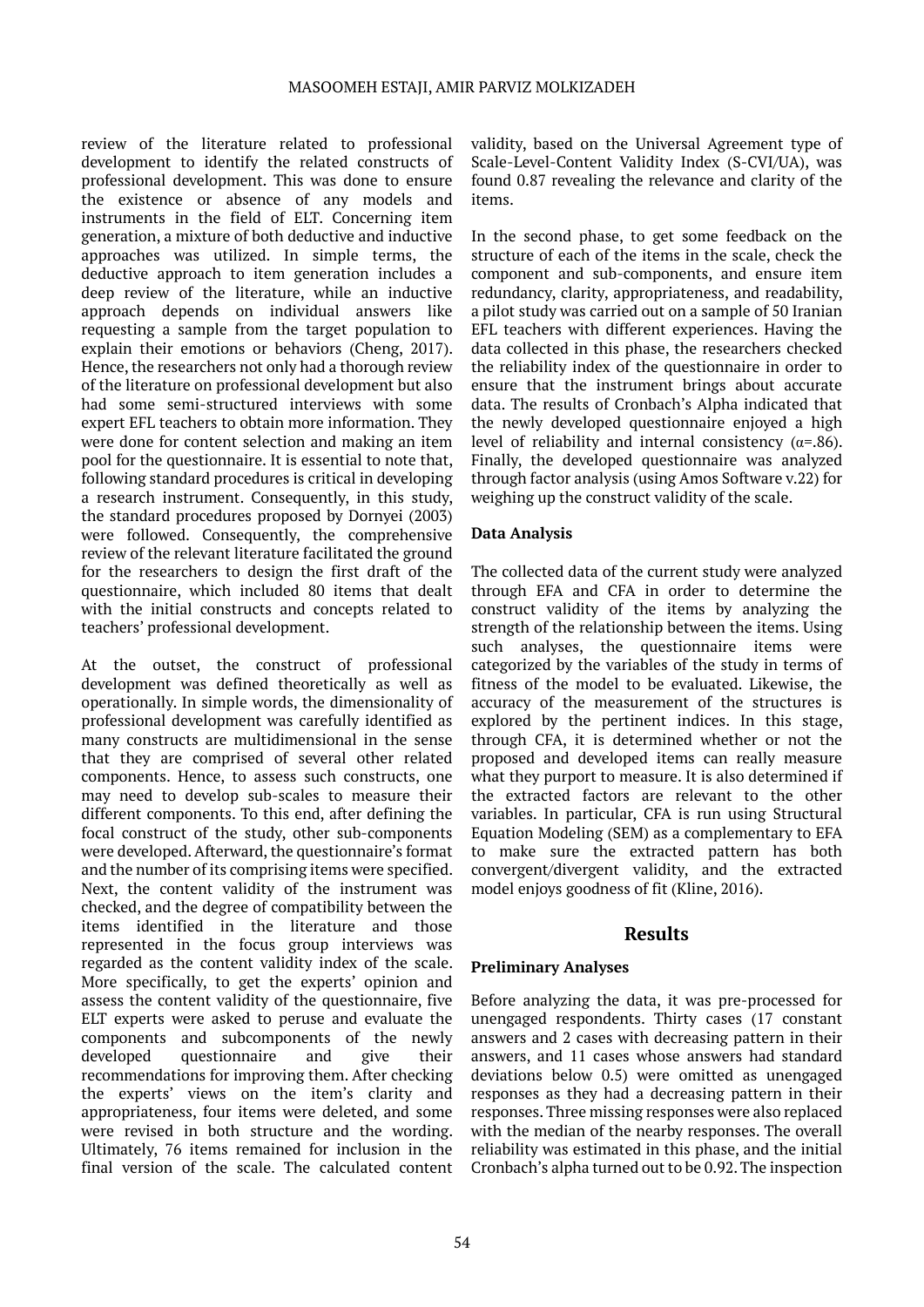of item-total statistics to the reliability (Appendix B) showed that the deletion of five items (questions 1, 2, 22, 23, and 24) improves the reliability index. After discarding these items, the estimated reliability index became 0.93.

#### **Exploratory Factor Analysis for the Designed Questionnaire**

Construct-related validity refers to the degree to which the result of an instrument can "reflect the theory behind the psychological construct being measured" (Ary et al., 2010, p. 423). In simple words, the purpose is to indicate that the instruments do tap the psychological construct claimed to be measured by these instruments and nothing else. One of the common ways to establish the construct validity of an instrument is through the statistical procedure of factor analysis (exploratory and confirmatory) (Loehlin, 2004; Thompson, 2004). As **Table 1**

the purpose of the study was to do path analysis, the EFA was run using Maximum Likelihood (ML) extraction and Promax rotation to find the existing pattern. The first output table, that is the Kaiser– Meyer–Olkin measure (Table 1), shows statistics on the sampling adequacy for the analysis of the questionnaire (KMO = .83) which is acceptable according to Field (2005). Bartlett's test of sphericity was also found significant, with a p*-*value equal to 0.00, indicating large enough correlations between items; therefore, this sample can be considered adequate for running EFA.

The inspection of the initial variances explained showed the existence of 19 factors, explaining 55.40% of the total variance. However, 12 of the identified factors had less than 3 items with loadings above 0.4. Therefore, the EFA was rerun with 7 fixed factors. According to Figure 1 and Table 2, the 7 main factors explain 38.11% of the variance.

*KMO and Bartlett's Test*

| Kaiser-Meyer-Olkin Measure of Sampling<br>Adequacy. | .83                |                  |
|-----------------------------------------------------|--------------------|------------------|
|                                                     | Approx. Chi-Square | 8466.51          |
| Bartlett's Test of Sphericity                       | Df                 | 2850             |
|                                                     | Sig.               | .00 <sub>1</sub> |

#### **Figure 1**

*Scree Plot for the Professional Development Questionnaire*

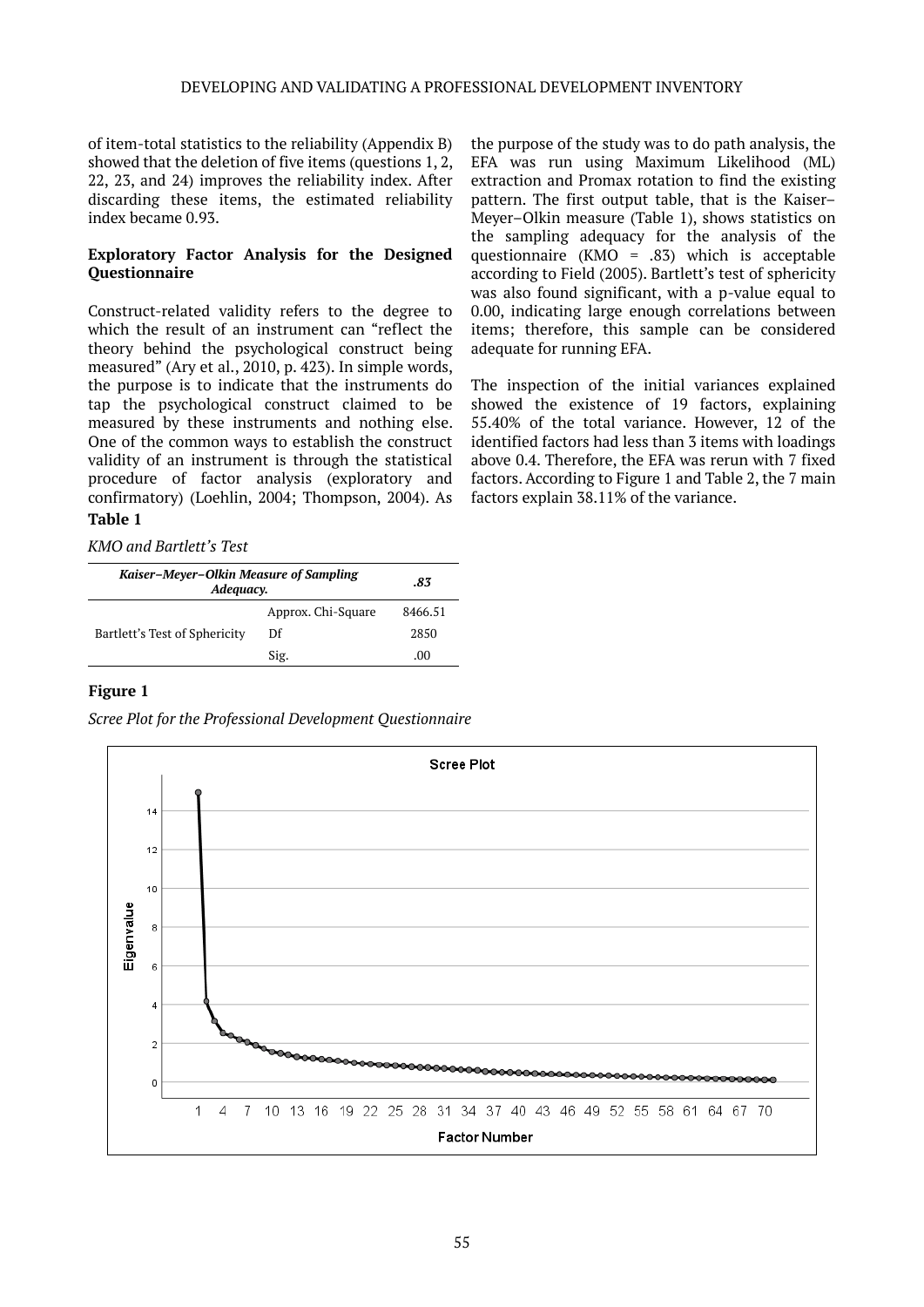| ıble<br>н |  |
|-----------|--|
|-----------|--|

#### *Total Variance Explained*

|                |              | <b>Initial Eigenvalues</b> |                     |              | <b>Extraction Sums of Squared Loadings</b> |                     | Rotation Sums of Squared Loadings <sup>a</sup> |  |  |
|----------------|--------------|----------------------------|---------------------|--------------|--------------------------------------------|---------------------|------------------------------------------------|--|--|
| <b>Factor</b>  | <b>Total</b> | % of Variance              | <b>Cumulative %</b> | <b>Total</b> | % of Variance                              | <b>Cumulative %</b> | <b>Total</b>                                   |  |  |
| $\mathbf{1}$   | 14.93        | 21.03                      | 21.03               | 14.29        | 20.13                                      | 20.13               | 11.29                                          |  |  |
| 2              | 4.15         | 5.85                       | 26.89               | 3.46         | 4.88                                       | 25.01               | 9.40                                           |  |  |
| 3              | 3.14         | 4.43                       | 31.32               | 2.41         | 3.40                                       | 28.41               | 9.76                                           |  |  |
| $\overline{4}$ | 2.53         | 3.57                       | 34.89               | 2.06         | 2.91                                       | 31.32               | 6.84                                           |  |  |
| 5              | 2.39         | 3.37                       | 38.26               | 1.82         | 2.57                                       | 33.89               | 4.30                                           |  |  |
| 6              | 2.18         | 3.07                       | 41.34               | 1.59         | 2.25                                       | 36.15               | 4.60                                           |  |  |
| $\overline{7}$ | 2.05         | 2.89                       | 44.23               | 1.46         | 2.05                                       | 38.21               | 3.01                                           |  |  |
| $\bullet$      |              |                            |                     |              |                                            |                     |                                                |  |  |
| $\bullet$      |              |                            |                     |              |                                            |                     |                                                |  |  |
| $\bullet$      |              |                            |                     |              |                                            |                     |                                                |  |  |
| 71             | .10          | .14                        | 100.00              |              |                                            |                     |                                                |  |  |

Extraction Method: Maximum Likelihood.

a. When factors are correlated, sums of squared loadings cannot be added to obtain a total variance.

Table 3 presents the pattern of the 7 factor loadings after Promax rotation. 22 questions did not have loadings above 0.4 (suppressed in the table); thus, they were excluded from the questionnaire leaving the final scale with 49 items. The eliminated items have been highlighted in the scale presented in Appendix A.

#### **Table 3**

*Pattern Matrixa*

|                 |              |       | <b>Factor</b> |                  |            |         |            |                          | Factor       |       |                    |           |            |                  |                |                |                    | <b>Factor</b> |             |                  |            |   |            |
|-----------------|--------------|-------|---------------|------------------|------------|---------|------------|--------------------------|--------------|-------|--------------------|-----------|------------|------------------|----------------|----------------|--------------------|---------------|-------------|------------------|------------|---|------------|
|                 | $\mathbf{1}$ | $\,2$ | $\sqrt{3}$    | $\boldsymbol{4}$ | $\sqrt{5}$ | 6       | $\sqrt{7}$ |                          | $\mathbf{1}$ | $\,2$ | $\sqrt{3}$         | $\pmb{4}$ | $\sqrt{5}$ | $\boldsymbol{6}$ | $\overline{7}$ |                | $\mathbf{1}$       | $\,2$         | $\mathbf 3$ | $\boldsymbol{4}$ | $\sqrt{5}$ | 6 | $\sqrt{7}$ |
| Q03             |              |       |               |                  |            |         |            | $\rm Q50$                |              |       | .42                |           |            |                  |                | $\mathrm{Q}54$ | $.58\,$            |               |             |                  |            |   |            |
| Q04             |              |       |               |                  |            |         |            | Q31                      |              |       | .49                |           |            |                  |                | Q55            | .69                |               |             |                  |            |   |            |
| Q05             |              |       |               |                  |            |         |            | $\mathbf{Q} \mathbf{32}$ |              |       | $.44\,$            |           |            |                  |                | Q56            | .65                |               |             |                  |            |   |            |
| Q06             |              |       |               |                  |            | .43     |            | Q33                      |              |       | $.57\,$            |           |            |                  |                | Q57            | $.57\,$            |               |             |                  |            |   |            |
| Q07             |              |       |               |                  |            |         |            | Q34                      |              |       | $.42\,$            |           |            |                  |                | Q58            | .69                |               |             |                  |            |   |            |
| Q <sub>08</sub> |              |       |               |                  |            | $.52\,$ |            | $\overline{\text{Q35}}$  |              |       |                    |           |            |                  |                | Q59            | $.64\,$            |               |             |                  |            |   |            |
| Q09             |              |       |               |                  |            | .86     |            | $\mathbb{Q}56$           |              |       | $\boldsymbol{.43}$ |           |            |                  |                | Q60            | $\boldsymbol{.48}$ |               |             |                  |            |   |            |
| Q10             |              |       |               |                  |            | .76     |            | $\mathbf{Q}37$           |              |       |                    |           |            |                  |                | Q61            | .73                |               |             |                  |            |   |            |
| Q11             |              |       |               |                  | .69        |         |            | Q38                      |              |       |                    |           |            |                  |                | Q62            | $.64\,$            |               |             |                  |            |   |            |
| Q12             |              |       |               |                  | $.58\,$    |         |            | Q39                      |              |       |                    |           |            |                  |                | Q63            | $.40$              |               |             |                  |            |   |            |
| Q13             |              |       |               |                  | .61        |         |            | Q40                      |              |       |                    |           |            |                  |                | Q64            |                    |               |             |                  |            |   |            |
| Q14             |              |       |               |                  | .69        |         |            | Q41                      |              |       | .45                |           |            |                  |                | Q65            | .43                |               |             |                  |            |   |            |
| Q15             |              |       |               |                  |            |         |            | Q42                      |              |       | .65                |           |            |                  |                | Q66            |                    | .40           |             |                  |            |   |            |
| Q16             |              |       |               |                  | .42        |         |            | Q43                      |              |       | $.51\,$            |           |            |                  |                | Q67            |                    |               |             |                  |            |   |            |
| Q17             |              |       |               |                  |            |         |            | Q44                      |              |       |                    |           |            |                  |                | Q68            |                    | $.43\,$       |             |                  |            |   |            |
| $\rm Q18$       |              |       |               |                  |            |         | .64        | Q45                      |              |       |                    |           |            |                  |                | Q69            |                    | $.40\,$       |             |                  |            |   |            |
| Q19             |              |       |               |                  |            |         | $.56\,$    | Q46                      |              |       |                    |           |            |                  |                | $\rm Q70$      |                    |               |             |                  |            |   |            |
| Q20             |              |       |               |                  |            |         | .69        | Q47                      |              |       |                    |           |            |                  |                | Q71            |                    |               |             |                  |            |   |            |
| Q21             |              |       |               |                  |            |         | $.64\,$    | Q48                      |              |       |                    |           |            |                  |                | $\mathbb{Q}72$ |                    | $.70\,$       |             |                  |            |   |            |
| Q25             |              |       |               | $.54\,$          |            |         |            | Q49                      | .40          |       |                    |           |            |                  |                | Q73            |                    | $.70\,$       |             |                  |            |   |            |
| Q26             |              |       |               | .89              |            |         |            | Q50                      |              |       |                    |           |            |                  |                | Q74            |                    | $.85\,$       |             |                  |            |   |            |
| Q27             |              |       |               | .82              |            |         |            | Q51                      |              |       |                    |           |            |                  |                | Q75            |                    | .66           |             |                  |            |   |            |
| $\mathbf{Q}28$  |              |       |               | .66              |            |         |            | $\mathtt{Q52}$           | .60          |       |                    |           |            |                  |                | Q76            |                    | $.53\,$       |             |                  |            |   |            |
| $\mathbb{Q}29$  |              |       |               | .45              |            |         |            | Q53                      | .59          |       |                    |           |            |                  |                |                |                    |               |             |                  |            |   |            |

*Note.* Extraction Method: Maximum Likelihood. Rotation Method: Promax with Kaiser Normalization. a. Rotation converged in 12 iterations.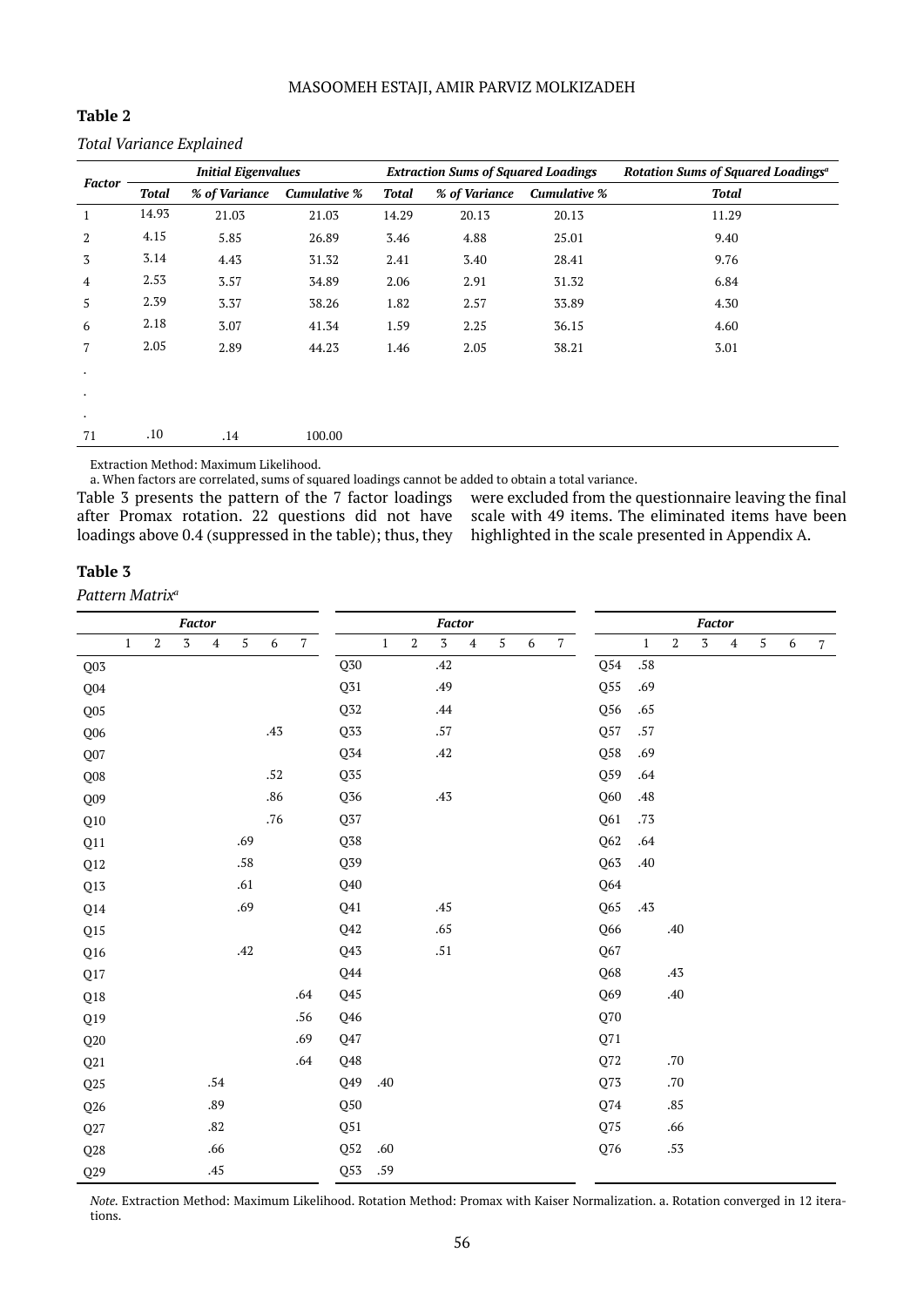Referring to the content of the questionnaire, it was evident that the obtained pattern kept the large proportion of the original categorization of the questionnaire with only a slight change: a factor (sixth factor) in the original questionnaire was omitted, as the loadings were lower than 0.4. Moreover, three questions from the seventh factor in the developed questionnaire showed loadings to the fifth one. The obtained factors from the analysis were, thus, named as follows: Factor 1: belief about development; Factor 2: means of development, Factor 3: needs of development; Factor 4: beneficiaries of development; Factor 5: motivators of development; Factor 6: methods of development; and Factor 7: obstacles of development.

#### **Confirmatory Factor Analysis for the Designed Questionnaire**

In this study, as a supplement to EFA, CFA was utilized

#### **Figure 2**

*The modified model*

to provide evidence for the underlying structure of the designed questionnaire by using Amos software. Based on the CFA, first, the relationship between each item with its sub-factor and then the association between each sub-factor of the suggested model was analyzed. To check the model fit, the goodness of fit indices were used. The initial model based on the pattern matrix obtained above had  $\gamma$ 2/df of 1.77, Comparative Fit Index (CFI) of .85, the Root Mean Square Error of Approximation (RMSEA) of .05, the Standardized Root Mean Square Residual of .06, and PClose of .00. In order to improve the model fit, the modification proposed by the software which had a positive threshold of 10 were taken into account. Figure 2 shows the modified model based on standardized estimates (Appendix B for values of standardized and unstandardized estimates as well as the covariances). Table 4 also shows the model fit measure of the initial model and the cut-off criteria for each index based on Gaskin and Lim (2016).

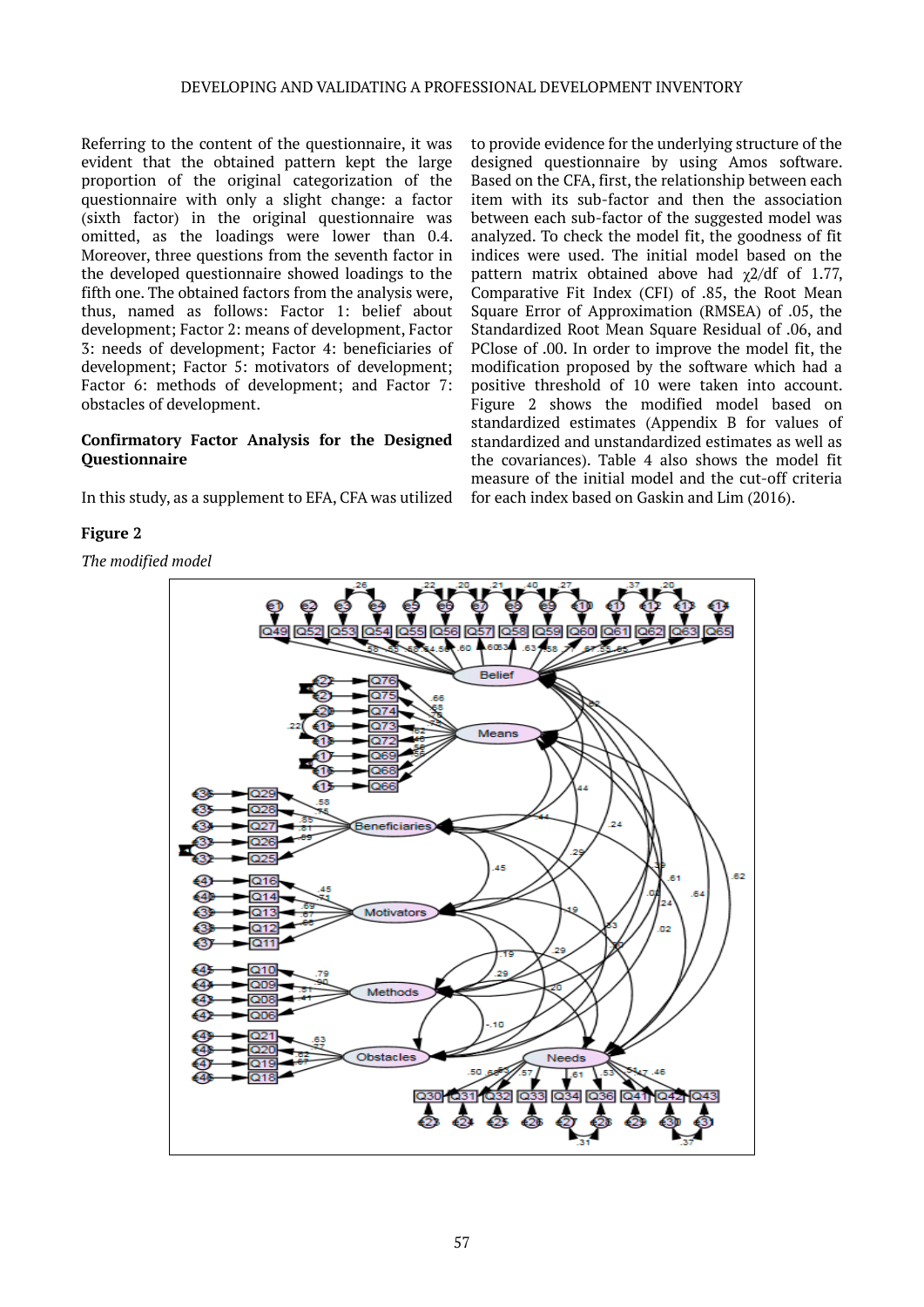Based on the results reported above, the model can be considered as having excellent goodness of fit measures, according to Gasking and Lim (2016). Finally, the reliability and validity of the developed questionnaire were checked through composite reliability as well as Fornell and Larcker (1981) criterion.

According to Fornell and Larcker (1981), Composite Reliability (CR) is a measure of reliability with less bias than Cronbach's alpha and values above 0.7 are acceptable. As reported in Table 5, the reliability indices for all factors in the model were acceptable. Moreover, according to them, the discriminant validity of a model can be examined by comparing the amount of the variance captured by the construct and the shared variance with other constructs. As reported in the table, the square root of average variance explained by each factor (the bold values in the table) was larger than the shared variances (values in their respective rows and columns). Therefore, the validity of the model was also ensured.

## **Discussion**

The present study was a bid to explicate the development and validation of a research instrument for gauging EFL teachers' professional development **Table 4**

*The Goodness of Fit criteria and obtained Indices*

with various teaching experience levels. To this aim, a model was created through CFA as a supplement to EFA. The model was utilized to inspect the construct validity of a proposed seven-factor model. As pinpointed previously, the hypothetical model was developed based on an in-depth review of the literature pertinent to teacher professional development and was then scrutinized on a sample of 242 EFL teachers using EFA and CFA. Using CFA, the fitting results of the model and its indicators demonstrated that all the factors were measured by the matching questions of that factor. To be more specific, the seven components proposed by the model were well–substantiated by the gleaned data.

The seven components or factors of the instrument in this study include Beliefs, Means, Needs, Beneficiaries, Motivators, Methods, and Obstacles of teachers' professional development. The results are partially comparable to those of Badri et al. (2016), who explored teachers' perceptions of professional development and its underlying components in Abu Dhabi. The results of their study pointed to professional development needs, barriers, activities, and different forms of development as the underlying factors of teacher professional development. The findings can be attributed to the context of Iran and the background of the participants who might care about their immediate needs, motivators, obstacles,

| <b>Measure</b> |                 | Cut-off Criteria |           | <b>Obtained Results</b> |                       |            |  |
|----------------|-----------------|------------------|-----------|-------------------------|-----------------------|------------|--|
|                | <b>Terrible</b> | Acceptable       | Excellent | <b>Initial Model</b>    | <b>Modified Model</b> | Evaluation |  |
| $\chi$ 2/df    | >5              | >3               | >1        | 1.77                    | 1.55                  | Excellent  |  |
| <b>CFI</b>     | < 0.90          | < 0.95           | > 0.095   | 0.85                    | 0.09                  | Acceptable |  |
| <b>SRMR</b>    | >0.1            | >0.08            | < 0.08    | 0.06                    | 0.06                  | Excellent  |  |
| RMSEA          | >0.08           | &0.08            | <0.06     | 0.05                    | 0.04                  | Excellent  |  |
| PClose         | < 0.01          | < 0.05           | >0.05     | 0.00                    | 0.78                  | Excellent  |  |

#### **Table 5**

| Reliability and Validity of the Model |  |  |  |
|---------------------------------------|--|--|--|
|---------------------------------------|--|--|--|

|                   |                              | <b>Fornell &amp; Larcker Criterion</b> |              |              |                      |                   |                |                  |  |  |
|-------------------|------------------------------|----------------------------------------|--------------|--------------|----------------------|-------------------|----------------|------------------|--|--|
|                   | <b>Composite Reliability</b> | <b>Belief</b>                          | <b>Means</b> | <b>Needs</b> | <b>Beneficiaries</b> | <b>Motivators</b> | <b>Methods</b> | <b>Obstacles</b> |  |  |
| <b>Beliefs</b>    | 0.89                         | 0.60                                   |              |              |                      |                   |                |                  |  |  |
| Means             | 0.83                         | 0.62                                   | 0.63         |              |                      |                   |                |                  |  |  |
| Needs             | 0.79                         | 0.64                                   | 0.61         | 0.65         |                      |                   |                |                  |  |  |
| Beneficiaries     | 0.84                         | 0.43                                   | 0.43         | 0.60         | 0.72                 |                   |                |                  |  |  |
| <b>Motivators</b> | 0.77                         | 0.24                                   | 0.28         | 0.32         | 0.45                 | 0.64              |                |                  |  |  |
| Methods           | 0.76                         | 0.38                                   | 0.23         | 0.29         | 0.19                 | 0.19              | 0.68           |                  |  |  |
| <b>Obstacles</b>  | 0.77                         | 0.01                                   | 0.02         | 0.29         | 0.29                 | 0.19              | $-0.10$        | 0.67             |  |  |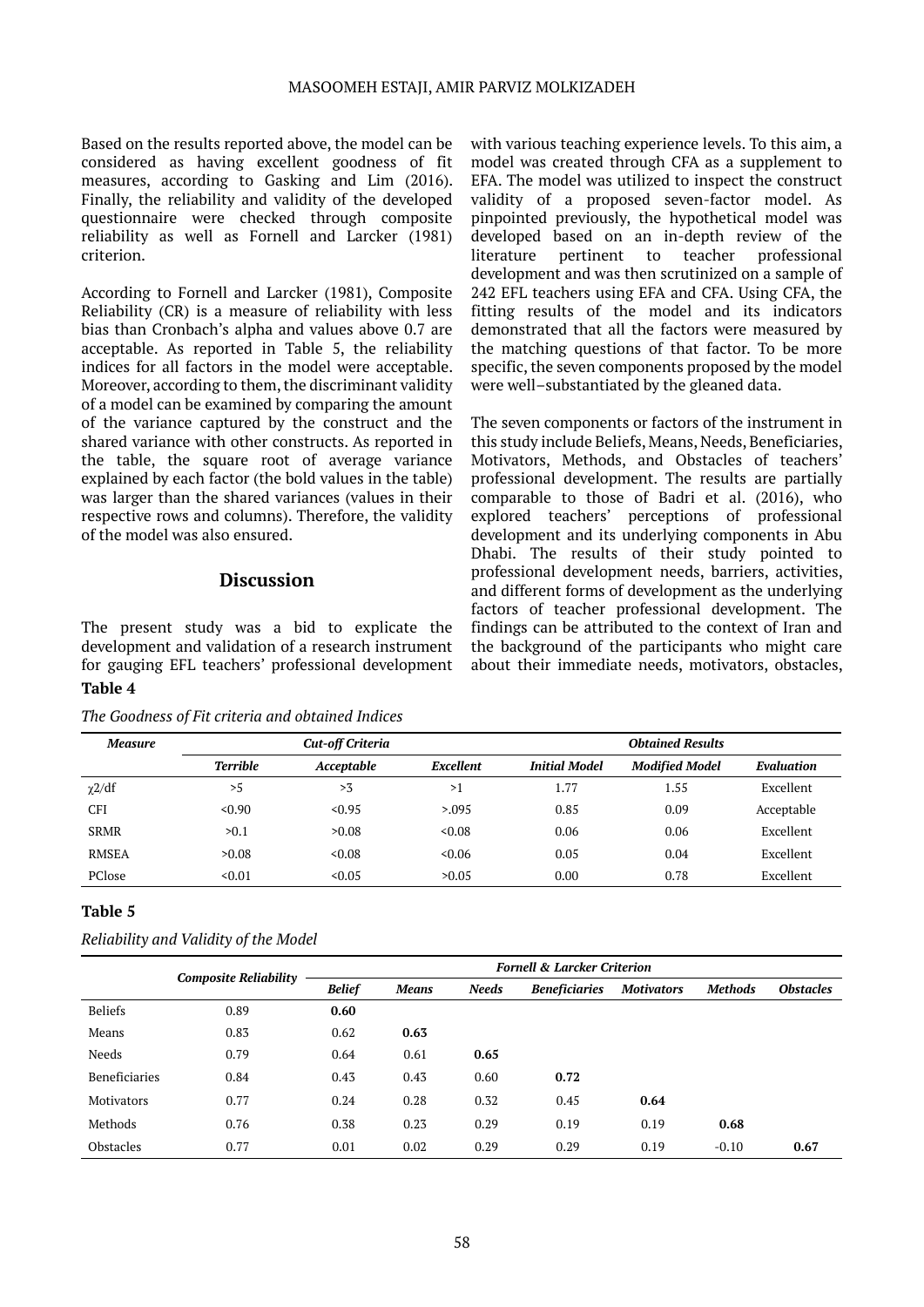and methods to gain the desired level of professional development. In the present study, the two components of beneficiaries and motivators vary from those of Badri et al. (2016) which signifies the importance of factors that encourage teachers to partake in professional development courses and the stakeholders who can benefit from such courses. This means that EFL teachers in the context of Iran are concerned about the values and prompters of professional development programs, and that the beneficiaries of the programs play a part in the degree of participation in such courses.

The results are also relatively consistent with those of Ayyoobi et al. (2016), who conducted a descriptivesurvey study in Iran and examined 400 high school teachers to identify the components of teacher's professional development. Applying EFA and CFA, they found eight components for the construct of teacher professional development, including thematic knowledge, learning environment, cooperation, educational technology, research base, educational designing, evaluation, and human resource development. Most of these factors resemble the "needs", "beliefs", and "methods" of promoting teachers' professionalism. This is again attributed to the context of Iran in which the teachers highlight needs analysis in all areas of education and the methods to fulfill such teachers' needs.

Quite differently, Khany and Azimi (2016) ran a study on validating a scale to measure teachers' professional development with an initial tentative scale of 130 items being distributed among a sample of 400 EFL teachers. The analyses led to the removal of 28 items in their sample, resulting in a final 102 teacher professional development inventory. Their proposed teacher's professional development scale comprised three components of knowledge, skill, and teacher's professional development programs, and all the items were categorized under such headings. What is fresh about the results of the current study is that the proposed scale goes beyond the three components of Khany and Azimi's (2016) inventory as teacher's professional development is a broad pedagogical domain which includes many sub-components that need to be examined. In examining the various components and dimensions of PD in relation to the teachers' perceptions and views, it is also crucial to consider Koellner and Jacobs' (2015) continuum with the specificity of PD activities at one end and adaptability at the other end. However, it is still unclear which dimensions or components of TPD are more or less adaptable.

As for the items in each of the extracted factors in the current research, the first component of teacher's professional development in this study included 14 items, each presenting a different view on what the definition of teacher's professional development is. The second component included 8 items concerning the means of development. The logic behind including various forms of instilling professional development in EFL teachers in the present scale is that the current teacher's professional development programs offered in many language education institutes, academies, or societies like Teaching English Language and Literature Society of Iran (TELLSI) are more concerned with theoretical issues rather than practical issues of what basically creates a professionally developed teacher in an EFL context. Put it more tellingly, such programs generally go for transferring theoretical rather than practical points. Nevertheless, EFL teachers need more practical ways or shortcuts to become familiar with different methods of teaching. Likewise, 9 items were related to the third component, which was on the needs for development. This component covered different areas in which the teachers might find themselves in need of development. This component and its items are consistent with Shabani et al.'s (2019) study in which the teachers expressed their needs for having in-service courses on management and<br>communication skills, educational technology, communication skills, educational technology, assessment, and curriculum development. The fourth component, represented through 5 items, dealt with the implications of teacher's professional development for different parties or beneficiaries. The sixth component of the present scale was comprised of 4 items on teacher's professional development methods. Finally, the seventh component included 4 items dealing with different barriers or obstacles of teacher's professional development.

All in all, the present study calls for the need to develop EFL teachers professionally and design proper measures of professional development in light of EFL teachers' instant needs in non-native settings. Programs that cover the underpinning factors of professional development can develop our theoretical and practical understanding by presenting an evaluation of multi-competences involved in teacher professional development. By asking teachers' personal opinions about their desired professional development programs, the administrators can design courses, which are necessary for most EFL teachers. This scale sparks a light in Iranian EFL teachers and spurs them to grapple, constantly, with developing their professional level and have continuous progress in their career.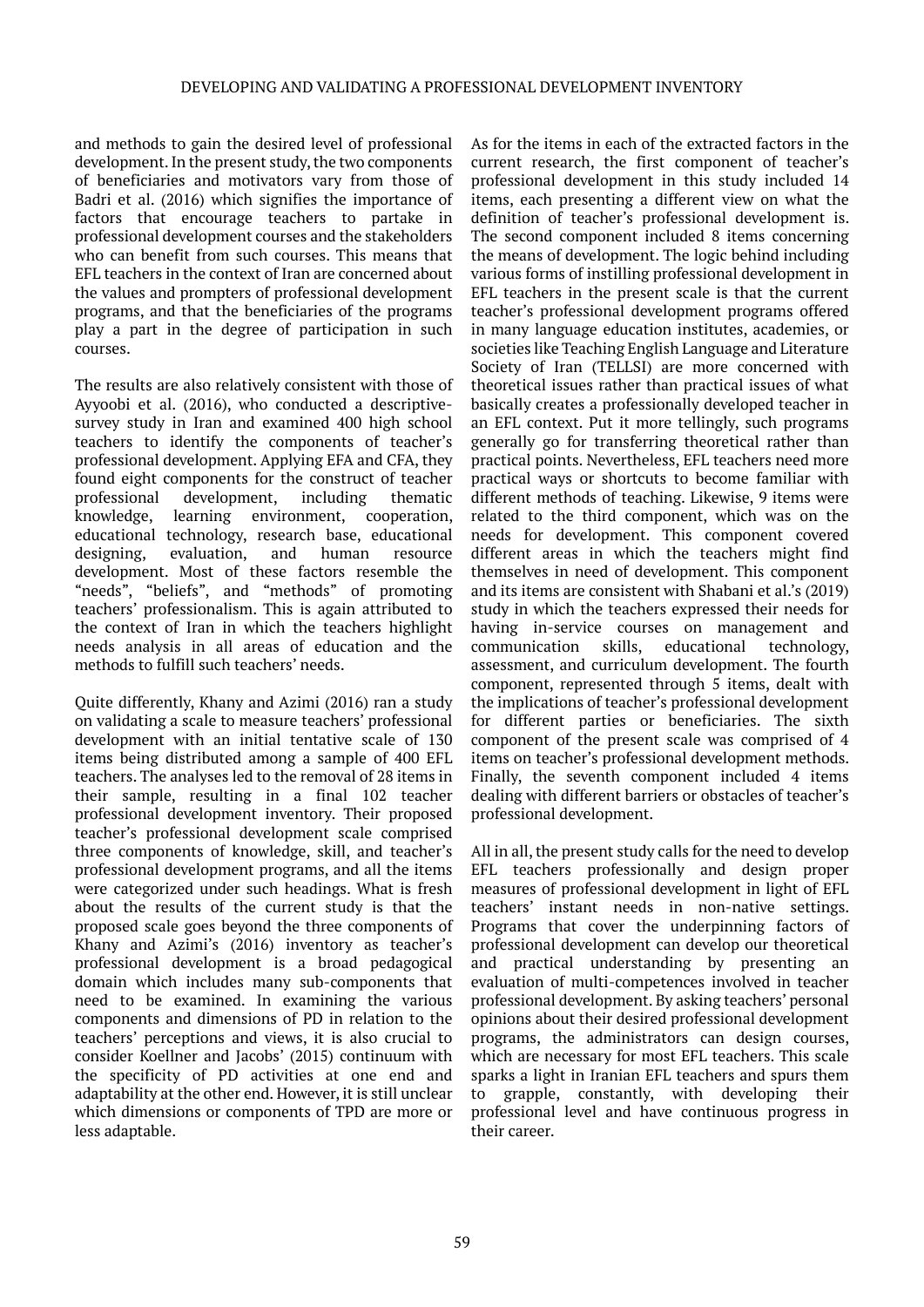#### **Conclusion**

The current study aimed to give a vivid understanding of the various components of TPD by validating a scale in Iranian EFL context. The research results have suggested that there are 7 discrete components, encompassing the Beliefs, Means, Needs, Beneficiaries, Motivators, Methods, and Obstacles of teachers' professional development. In tune with the findings of the present study, which was prompted by an absence of a comprehensive scale for gauging EFL teachers' perception of professional development, it can be concluded that this scale can be used for the analysis of teachers' PD needs, their PD perceptions, and self-appraisal. Likewise, language and teacher training centers can take advantage of this validated research instrument to measure teachers' PD and get a clear image of their teachers' PD status. They need to assess the teachers' knowledge, skills, needs, competencies, and beliefs about PD programs to tailor such programs to the practical and immediate needs of the teachers. The components proposed in the developed scale are significant for the teachers, and they are expected to possess and translate them into their own daily teaching and learning practices in the classroom. Consequently, the results of the present study can be useful for EFL contexts both theoretically and practically. Theoretically, it can raise the stakeholders' knowledge of what constitutes a professional EFL teacher. Practically, the findings can improve and enrich the PD courses, which are mostly concerned with teaching language skills. As a case in point, researchers in the field of ELT can utilize this newly designed and validated questionnaire for EFL teachers' professional development to pinpoint the factors that lead to their professional growth. In the same manner, the questionnaire is of significance for language policymakers and materials developers in that they can consider its extracted factors, the concept, influential factors, preventive factors, beneficiaries, gaps, practices, perceptions, and techniques required to develop teachers' professional development*,* when they are developing ELT materials, syllabi, and curricula. Policymakers of education can also make macro-level plans and decisions in which all EFL teachers are expected to go through PD courses depending on their experience and needs. Finally, this study is beneficial for teacher education programs by demanding a shift in their conceptualizations of teacher training. Such programs can improve by incorporating effective issues related to teachers' professional development, which were presented in this study.

To bring the study to an end, it is worth noting that owing to the particularities and idiosyncrasies of

every context, the application of the proposed questionnaire in the current study in other settings may need more contemplation, operationalization, and replication studies. However, the developed and validated instrument in this study can be a suitable tool for supervisors, coordinators, teacher educators, and researchers, determining the teachers' level of professional development in a similar EFL context.

## **Declaration of Competing Interest**

None declared.

#### **References**

- Abell, S. K., & Lee, M. H. (2008). Making the most of professional development. *Science and Children, 45*(8), 62-69.
- Angrist, J.D., & Lavy, V. (2001). Does teacher training affect pupil learning? Evidence from matched comparisons in Jerusalem public schools. *Journal of Labor Economics, 19*(2), 343-369. https://doi. org/10.1086/319564
- Arthur, L. (2016). Communities of practice in higher education: Professional learning in an academic career. *International Journal for Academic Development*, *21*(3), 230-241.
- https://doi.org/10.1080/1360144x.2015.1127813
- Ary, D., Jacobs, L. C., Razavieh, A., & Sorensen, C. K. (2010). *Introduction to research in education*. Hult Rinchart & Wiston.
- Avalos, B. (2011). Teacher professional development in teaching and teacher education over ten years. *Teaching and Teacher Education, 27*(1), 10-20. https://doi.org/10.1016/j.tate.2010.08.007
- Ayyoobi, F., Pourshafei, H., & Asgari, A. (2016). Codification and validation of professional development questionnaire of teachers. *International Education Studies, 9*(4), 215-224. https://doi.org/10.5539/ies.v9n4p215
- Badri, M., Alnuaimi, A., Mohaidat, J., Yang, G., & Al Rashedi, A. (2016). Perception of teachers' professional development needs, impacts, and barriers: The Abu Dhabi case. *SAGE Open, 6*(3), 2-9. https://doi.org/10.1177/2158244016662901
- Behzadi. A., Golshan. M., & Sayadian. S. (2019). Validating a continuing professional development scale among Iranian EFL teachers. *Journal of Modern Research in English Language Studies, 6*(3), 105-129.
- Borko, H., & Putnam, R. (1995). Expanding a teachers' knowledge base: A cognitive psychological perspective on professional development. In T. Guskey & M. Huberman (Eds.), *Professional*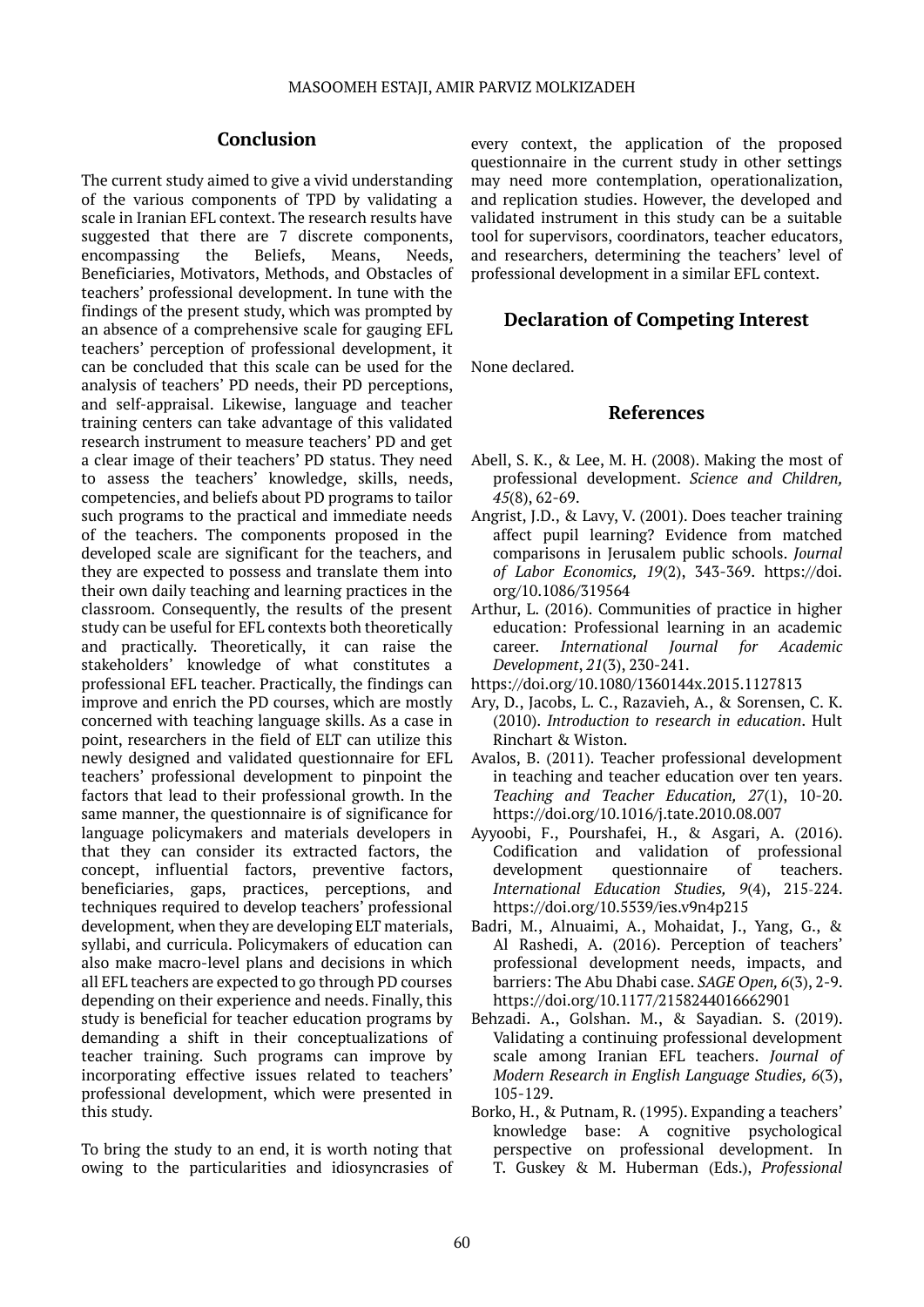*development in education: New paradigms and practice* (pp. 35–66). Teachers College Press.

- Buysse, V., Winton, P. J., & Rous, B. (2009). Reaching consensus on a definition of professional development for the early childhood field. *Topics in Early Childhood Special Education*, *28*(4), 235-243. https://doi.org/10.1177/0271121408328173
- Capps, D. K., Crawford, B. A., Constas, M. A. (2012). A review of empirical literature on inquiry professional development: Alignment with best practices and a critique of the findings. *Journal of Science Teacher Education, 23*(3), 291-318. https:// doi.org/10.1007/s10972–012–9275–2
- Cheng, Y. S. (2017). Development and preliminary validation of four brief measures of L2 language– skill–specific anxiety. *System*, *68*, 1–11. https://doi. org/10.1016/j.system.2017.06.009
- Creese, A., Norwich, B., & Daniels, H. (2013). *Teacher support teams in primary and secondary schools.* Rutledge.
- DeMonte, J. (2013). *High–quality professional development for teachers: Supporting teacher training to improve student learning*. Center for American Progress.
- Desimone, L. M., & Garet, M. S. (2015). Best practices in teacher's professional development in the United States. *Psychology, Society, and Education, 7*(3), 252- 263. https://doi.org/10.25115/psye.v7i3.515
- Dewey, J. (1902). *The child and the curriculum* (vol. 5). University of Chicago Press.
- Dornyei, Z. (2003). *Questionnaires in second language research: Construction, administration, and processing*. Lawrence Erlbaum Associates.
- Doyle, W. (1990). *Themes in teacher education research: Handbook of research on teacher education*. Macmillan Publishing Company.
- Evans, L. (2011). The shape of teacher professionalism in England: professional standards, performance management, professional development and the changes proposed in the 2010 White Paper. *British Educational Research Journal, 37*(5), 851-870. https://doi.org/10.1080/01411926.2011.607231
- Evers, A. T., Kreijns, K., & Van Der Heijden, B. I. J. M. (2016). The design and validation of an instrument to measure teachers' professional development at work. *Studies in Continuing Education, 38(2),* 162- 178. <https://doi.org/10.1080/0158037x.2015.1055465>
- Field, A. (2005). *Discovering statistics using SPSS*. Sage Publications.
- Fornell, C., & Larcker, D. F. (1981). Evaluating structural equation models with unobservable variables and measurement error. *Journal of marketing research, 18*(1), 39-50. <http://dx.doi.org/10.2307/3151312>
- Gaskin, J., & Lim, J. (2016). *Model fit measures*. AMOS Plugin. Gaskination's StatWiki.

Garet, M. S., Porter, A. C., Desimone, L., Binnan, B.

F., & Yoon, K. S. (2001). What makes professional development effective? Results from a national sample of teachers. *American Educational Research Journal, 38*(4), 915-945.https://doi. org/10.3102/00028312038004915

- Griffin, C., Dana, N., Pape, S., Algina, J., Bae, J., Prosser, S., & League, M. (2018). Exploring teacher professional development for creating inclusive elementary mathematics classrooms. *Teacher Education and Special Education, 41*(2)*,* 121-139. https://doi.org/10.1177/0888406417740702
- Guskey, T. R. (2000). *Evaluating professional development*. Corwin Press.
- Guskey, T. R. (2002). Professional development and teacher change. *Teachers and Teaching, 8*(3), 381- 391. https://doi.org/10.1080/135406002100000512
- Guskey, T. R., & Yoon, K. S. (2009). What works in professional development? *Phi Delta Kappan, 90*(7), 495-500. https://doi.org/10.1177% 2F003172170909000709
- Gutierrez-Cobo, M. J., Cabello, R., Rodiguez-Corrales, J., Megias-Robles, A., Gomez-Leal, R., & Fernandez-Berrocal, P. (2019). A comparison of the ability emotional intelligence of head teachers with school teachers in other positions. *Frontiers in Psychology,*  10, 1-8. https://doi.org/10.3389/fpsyg.2019.00841
- Harris, D. N., & Sass, T. R. (2007). *Teacher training, teacher quality, and student achievement.*  [Unpublished manuscrip]. Grant R305M04121 from US Department of Education.
- Ingersoll, R. (2003). *Is there really a teacher shortage?*  Consortium for Policy Research in Education, University of Pennsylvania. [http://depts.washington.](http://depts.washington.edu/ctpmail/PDFs/Shortage-RI-09-2003.pdf) [edu/ctpmail/PDFs/Shortage–RI–09–2003.pdf](http://depts.washington.edu/ctpmail/PDFs/Shortage-RI-09-2003.pdf)
- Kashani, M., & Rostampur, M. (2013). Education the most vital tool in sustainable development. *Social Sciences*, *67*, 81-89. http://dx.doi.org/10.5539/ies. v9n4p215
- Khany, R., & Azimi, F. A. (2016). Validating an English language teacher professional development scale in Iranian EFL context. *Issues in Language Teaching 5*(1), 107-134.
- Kilne, R. B. (2016). *Principles and practices of structural equation modeling* (4th ed.). The Guilford Press.
- Koellner, K., & Jacobs, J. (2015). Distinguishing models of professional development: The case of an adaptive model's impact on teachers' knowledge, instruction, and student achievement. *Journal of Teacher Education*, *66*(1), 51-67. https://doi. org/10.1177/0022487114549599
- Kurtovic, A., Vrdoljak, G., & Idzanovic, A. (2019). Predicting procrastination: The role of academic achievement, self-efficacy and perfectionism. *International Journal of Educational Psychology, 8*(1), 1-26. https://doi.org/10.17583/ijep.2019.2993
- Loehlin, J. C. (2004). *Latent variable models: An*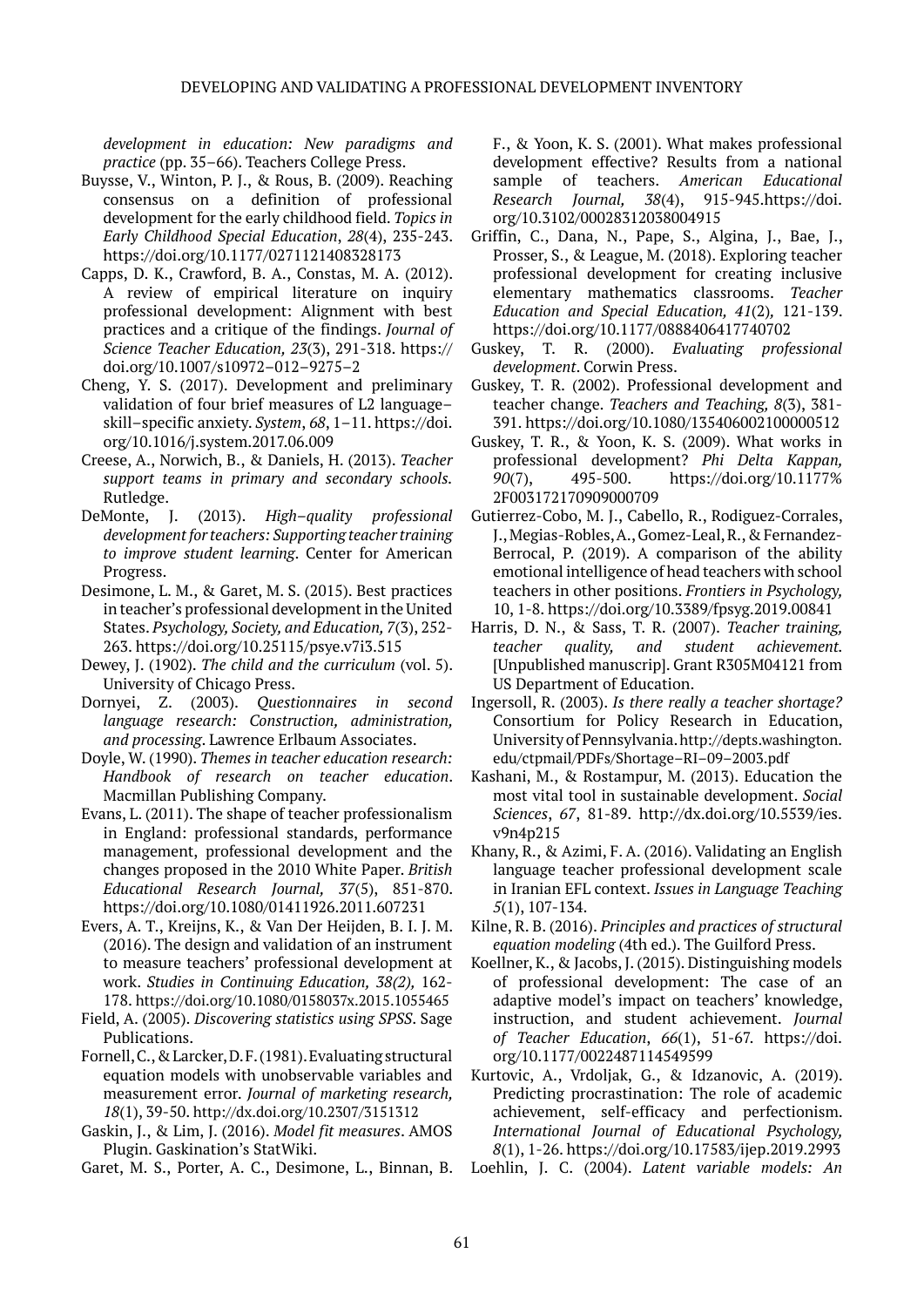*introduction to factor path and structural equation analysis*. Lawrence Erlbaum.

- McElearney, A., Murphy, C., & Radclie, D. (2018). Identifying teacher needs and preferences in accessing professional learning and support. *Professional Development in Education, 45*(3), 433- 455. https://doi.org/10.1080/19415257.2018.15572 41
- Mizell, H. (2010). *Why professional development matters.* Learning Forward.
- Ninlawn, G. (2015). Factors which affect teachers' professional development in teaching innovation and educational technology in the 21st century under the Bureau of Special Education, Office of the Basic Education Commission. *Social and Behavioral Sciences*, *197*, 1732-1735. https://doi.org/10.1016/j. sbspro.2015.07.228
- Omar, C. M. Z. C. (2014). The need for in–service training for teachers and its effectiveness in school. *International Journal of Innovation Education and Research, 2*(11), 1-9. https://doi.org/10.31686/ijier. vol2.iss11.261
- Payne, D., & Wolfson, T. (2000). Teacher professional development: The principal's critical role. *NASSO Bulletin, 84*(13), 13–21. https://doi. org/10.1177/019263650008461803
- Petty, T., Good, A., & Putman, S. M. (2016) (Eds.). *Handbook of research on professional development for quality teaching and learning*. IGI Global.
- Richards, J. C. (2011). *Competence and performance in language teaching*. Cambridge University Press.
- Rodriguez, J. A., Condom-Bosch, J. L., Ruiz, L., & Oliver, E. (2020). On the shoulders of giants: Benefits of participating in a dialogic professional development program for in-service teachers. *Frontiers in Psychology*, *11*(5), 1-10. https://doi. org/10.3389/fpsyg.2020.00005
- Schlager, M. S., & Fusco, J. (2003). Teacher professional development, technology, and communities of practice: Are we putting the cart before the horse? *The Information Society*, *19*(3), 203-220. https://doi. org/10.1080/01972240309464
- Shabani, M. B., Alibakhshi, G., & Bahremand, A. (2019). In-service professional development scale for EFL teachers: A validation study. *International Journal of Humanities, 25*(3), 63-78.
- Silane Ruberto, J. (2003). *A study of the attitudes of veteran teachers toward professional development*. <http://scholarship.shu.edu/dissertations/145>
- Siraj, I., Kingston, D., & Neilsen-Hewett, C. (2019). The role of professional development in improving quality and supporting child outcomes in early education and care. *Asia-Pacific Journal of Research in Early Childhood Education*, *13*(2), 49-68. https:// doi.org/10.17206/apjrece.2019.13.2.49
- Smylie, M. A. (1988). The enhancement function of staff development: Organizational and psychological antecedents to individual teacher change. *American Educational Research Journal, 25*(1), 1-30. [https://](https://doi.org/10.%203102/00028312025001001) [doi.org/10. 3102/00028312025001001](https://doi.org/10.%203102/00028312025001001)
- Stollar, S. A., Poth, R. L., Curtis, M. J., & Cohen, R. M. (2006). Collaborative strategic planning as illustration of the principles of systems change. *School Psychology Review*, *35*, 181-197.
- Supovitz, J. A., & Turner, H. M. (2000). The effects of professional development on science teaching practices and classroom culture. *Journal of Research in Science Teaching, 37*(9), 963-980. https://doi.org/10.1002/1098– 2736(200011)37:9%3C963::aid– tea6%3E3.0.co;2–0
- Thompson, B. (2004). *Exploratory and confirmatory factor analysis: Understanding concepts and applications.* American Psychological Association.
- Topolinski, C. C. (2014). *The influence of teacher leadership and professional learning on teachers' knowledge and change of instructional practices in low performing schools* [Unpublished doctoral dissertation]. Western Michigan University. [http://scholarworks.wmich.edu/cgi/viewcontent.](http://scholarworks.wmich.edu/cgi/viewcontent.cgi?article=1266&context) [cgi?article=1266&context=](http://scholarworks.wmich.edu/cgi/viewcontent.cgi?article=1266&context) dissertations
- Torff, B., & Sessions, D. (2008). Factors associated with teachers' attitudes about professional development. *Teacher Education Quarterly, 35*(2), 123-133. http:// dx.doi.org/10.1007/s11519-009-0040-1
- Torff, B., & Sessions, D. (2009). Teachers' attitudes about professional development in high–SES and low–SES communities. *Learning Inquiry*, 3(2), 67- 77. https://doi.org/10.1007/s11519–009–0040–1
- Visser, T. C., Coenders, F. G., Terlouw, C., & Pieters, J. M. (2010). Essential characteristics for a professional development program for promoting the implementation of a multidisciplinary science module. *Journal of Science Teacher Education, 21*(6), 623-642. https://doi.org/10.1007/s10972–010– 9212–1
- Vogt, F., & Rogalla, M. (2009). Developing adaptive teaching competency through coaching. *Teaching and Teacher Education, 25*(8), 1051-1060. https:// doi.org/10.1016/j.tate.2009.04.002
- Yarema, S. L. (2015). *The impact of a professional development program on teachers' practice and how context variables influenced such practice: A case study* [Unpublished doctoral dissertation]. Wayne State University.
- Yurtsever, G. (2013). English language instructors' beliefs on professional development models and preferences to improve their teaching skills. *Procedia Social and Behavioral Sciences, 70*, 666- 674. <https://doi.org/10.1016/>j.sbspro.2013.01.107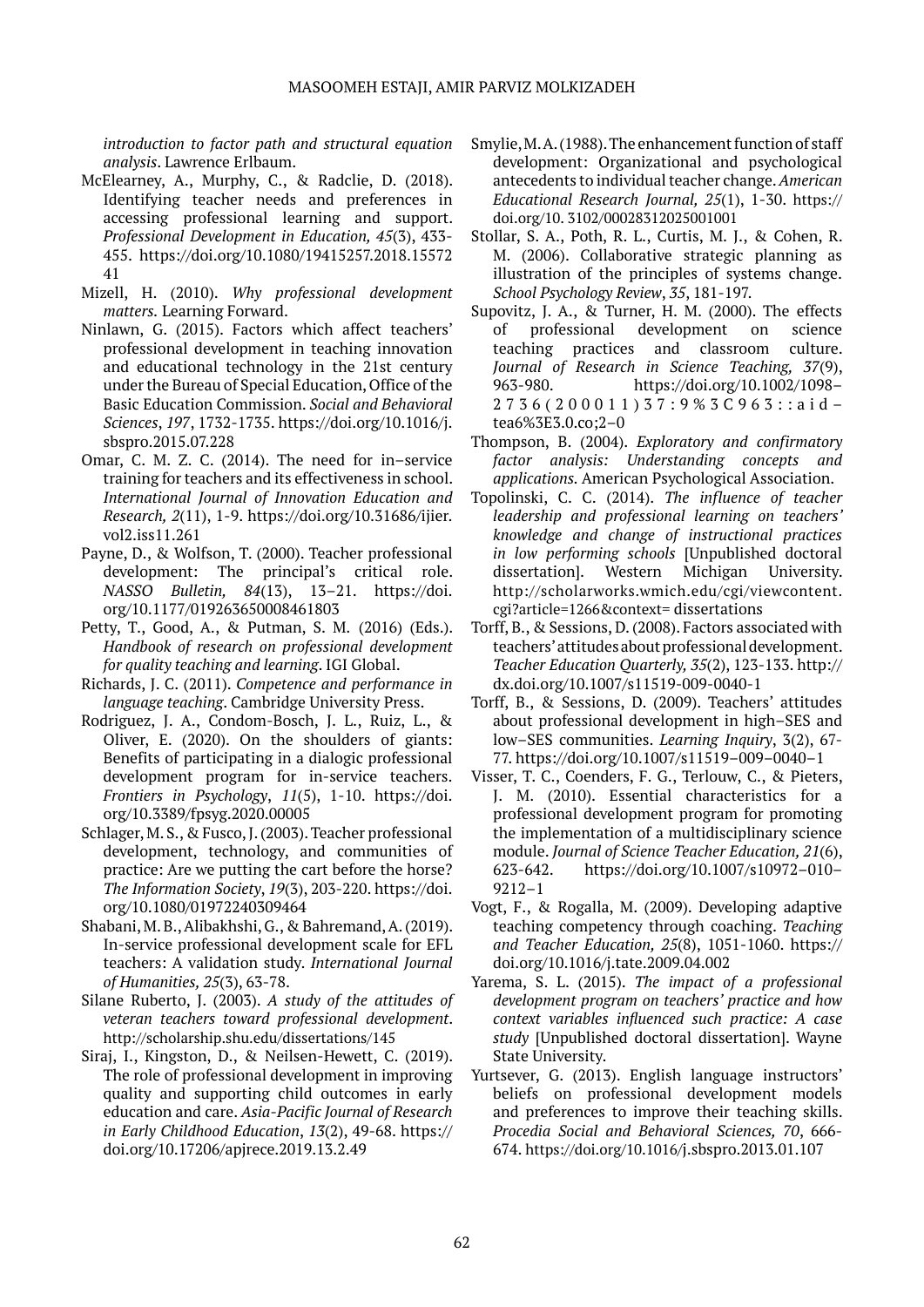# **Appendix A**

#### **Teacher's Professional Development Questionnaire**

Please answer each item by ticking the box corresponding to the option that best describes you.

#### **1: Strongly Disagree2: Disagree3: Undecided4: Agree5: Strongly agree**

| <b>Items</b>                                                                                                                                                                                                                                                                                                                                                                                                                                                                                                                                                                                                               | 1 Strongly Disagree | N<br><b>Disagree</b> | W<br>Undecided | 4 Agree | n<br><b>Strongly agree</b> |
|----------------------------------------------------------------------------------------------------------------------------------------------------------------------------------------------------------------------------------------------------------------------------------------------------------------------------------------------------------------------------------------------------------------------------------------------------------------------------------------------------------------------------------------------------------------------------------------------------------------------------|---------------------|----------------------|----------------|---------|----------------------------|
| Professional development refers to<br>Training programs organized by the Ministry of Education<br>1.<br>Training programs organized by schools.<br>2.<br>3.<br>Reading scholarly journal articles about language teaching.<br>Observing classes of other teachers.<br>4.<br>5.<br>Being observed by other teachers or supervisors<br>Searching for new teaching ideas and techniques in books or online through<br>6.<br>internet resources.<br>Attending workshops and conferences organized by other teachers.<br>7.<br>8.<br>Reflective teaching.<br>Teacher research engagement.<br>9.<br>10. Teacher action research. |                     |                      |                |         |                            |
| Features which encourage you to pursue professional development<br>11. Career advancement.<br>12. Students' progress.<br>13. Getting a raise.<br>14. Self-fulfilment and job satisfaction.<br>15. A desire to learn new things about language teaching.<br>16. Social prestige or organizational acknowledgment.                                                                                                                                                                                                                                                                                                           |                     |                      |                |         |                            |
| Factors which hinder you from pursuing professional development<br>17. Lack of time and a busy schedule<br>18. Lack of resources<br>19. Expenses of professional development activities<br>20. Unavailability of professional development programs.<br>21. The location the professional development programs are taking place in.<br>22. Not feeling the need, feeling these programs cannot help or you already know<br>what you need to know<br>23. Not being required or mandated by the system<br>24. Not being motivated or encouraged enough to do so                                                               |                     |                      |                |         |                            |
| Those who would benefit most from teacher professional development<br>25. The teacher<br>26. The students<br>27. The school or institution<br>28. The community<br>29. Administrators and those who set up these programs                                                                                                                                                                                                                                                                                                                                                                                                  |                     |                      |                |         |                            |
| Areas of teaching which need more training and development in<br>Subject matter or content knowledge<br>30.<br>Teaching methods<br>31.<br>32. Materials development<br>33. Classroom management<br>34. Assessment and evaluation<br>35. Technology<br>36. Psychology of teaching and professional behaviour                                                                                                                                                                                                                                                                                                                |                     |                      |                |         |                            |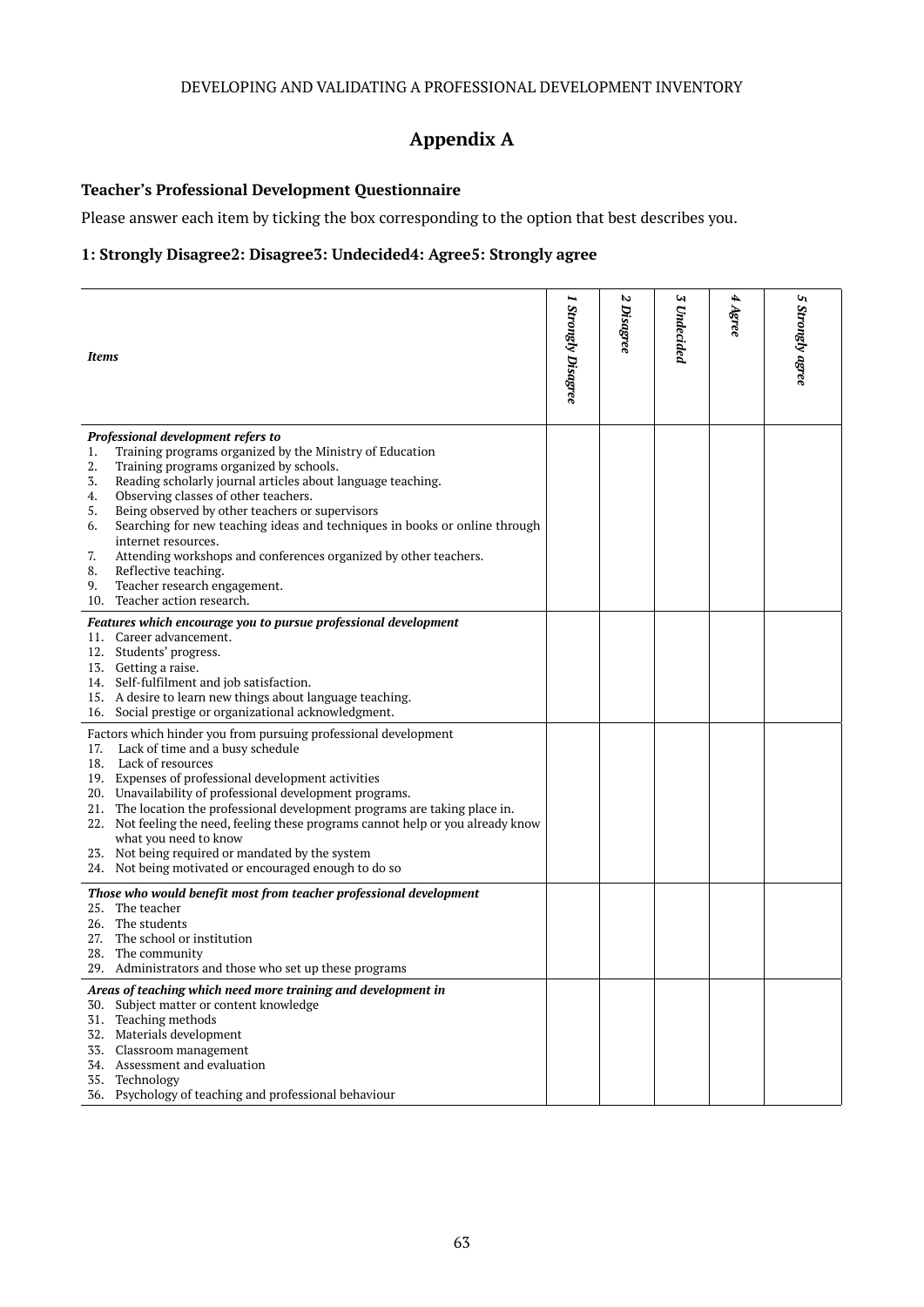| <b>Items</b> |                                                                                                                                                       | 1 Strongly Disagree | N<br><b>Disagree</b> | Z<br>Undecided | 4 Agree | Uη<br><b>Strongly agree</b> |
|--------------|-------------------------------------------------------------------------------------------------------------------------------------------------------|---------------------|----------------------|----------------|---------|-----------------------------|
| by           | The selection of professional development activities or programs should be done                                                                       |                     |                      |                |         |                             |
|              | 37. You select them yourself                                                                                                                          |                     |                      |                |         |                             |
|              | 38. The school administrator                                                                                                                          |                     |                      |                |         |                             |
|              | 39. The supervisor                                                                                                                                    |                     |                      |                |         |                             |
|              | 40. Language policy makers                                                                                                                            |                     |                      |                |         |                             |
|              | <b>Beliefs about Professional Development</b>                                                                                                         |                     |                      |                |         |                             |
|              | 41. Teachers should plan for their future professional development.<br>42. The opportunities and experiences we have had for professional development |                     |                      |                |         |                             |
|              | in the past would help us in our teaching.                                                                                                            |                     |                      |                |         |                             |
|              | 43. Our school needs to support and encourage teachers' professional                                                                                  |                     |                      |                |         |                             |
|              | development and training.                                                                                                                             |                     |                      |                |         |                             |
|              | 44. Our school or institution needs to organize continuous training and                                                                               |                     |                      |                |         |                             |
|              | professional development courses for us.<br>45. Teachers need to take the initiative to develop professionally.                                       |                     |                      |                |         |                             |
|              | 46. Teachers' annual appraisals need to take professional development into                                                                            |                     |                      |                |         |                             |
|              | consideration.                                                                                                                                        |                     |                      |                |         |                             |
|              | 47. Teachers need to have more training and professional development                                                                                  |                     |                      |                |         |                             |
|              | opportunities.                                                                                                                                        |                     |                      |                |         |                             |
|              | 48. What we learn in training and professional development programs can be<br>applied in our classrooms.                                              |                     |                      |                |         |                             |
|              | 49. Training and professional development programs are great investments in                                                                           |                     |                      |                |         |                             |
|              | time, money, and teaching efforts.                                                                                                                    |                     |                      |                |         |                             |
|              | 50. Professional development and in-service training programs are useful for                                                                          |                     |                      |                |         |                             |
|              | both novice and experienced teachers,<br>51. Training on how to use technology is effective professional development.                                 |                     |                      |                |         |                             |
|              | 52. Training on social media tools (i.e. Facebook, Twitter, Blogging, Glogster,                                                                       |                     |                      |                |         |                             |
|              | Skype, etc.) is effective professional development.                                                                                                   |                     |                      |                |         |                             |
|              | 53. Professional development on addressing teacher beliefs and attitudes about                                                                        |                     |                      |                |         |                             |
|              | instruction and pedagogy is effective professional development.                                                                                       |                     |                      |                |         |                             |
|              | 54. Training on effective Instructional Strategies for use in the 21st Century<br>classroom is effective professional development.                    |                     |                      |                |         |                             |
|              | 55. Training on Problem-Based Learning strategies is effective professional                                                                           |                     |                      |                |         |                             |
|              | development.                                                                                                                                          |                     |                      |                |         |                             |
|              | 56. Professional development on Project-Based Learning strategies is effective                                                                        |                     |                      |                |         |                             |
| 57.          | professional development.<br>Professional development activities provide ideas and strategies that are                                                |                     |                      |                |         |                             |
|              | helpful with classroom management.                                                                                                                    |                     |                      |                |         |                             |
|              | 58. Professional development provided adequately addresses the need for strong                                                                        |                     |                      |                |         |                             |
|              | teacher-student relationships.                                                                                                                        |                     |                      |                |         |                             |
|              | 59. Ongoing professional development activities improve school climate and<br>discipline.                                                             |                     |                      |                |         |                             |
|              | 60. Professional development activities should be relevant to the teachers' needs                                                                     |                     |                      |                |         |                             |
|              | to improve school climate and discipline.                                                                                                             |                     |                      |                |         |                             |
|              | 61. Professional development activities should provide adequate practice of the                                                                       |                     |                      |                |         |                             |
| 62.          | strategies and ideas introduced.<br>Teachers should be provided with adequate follow-up to the professional                                           |                     |                      |                |         |                             |
|              | development activities.                                                                                                                               |                     |                      |                |         |                             |
| 63.          | Teachers should be given the opportunity to provide feedback on the                                                                                   |                     |                      |                |         |                             |
|              | professional development activities.                                                                                                                  |                     |                      |                |         |                             |
|              | 64. University courses should provide teachers adequate training to promote                                                                           |                     |                      |                |         |                             |
|              | professional development.<br>65. Training for using Inquiry-Based Instruction strategies in the classroom is                                          |                     |                      |                |         |                             |
|              | effective professional development.                                                                                                                   |                     |                      |                |         |                             |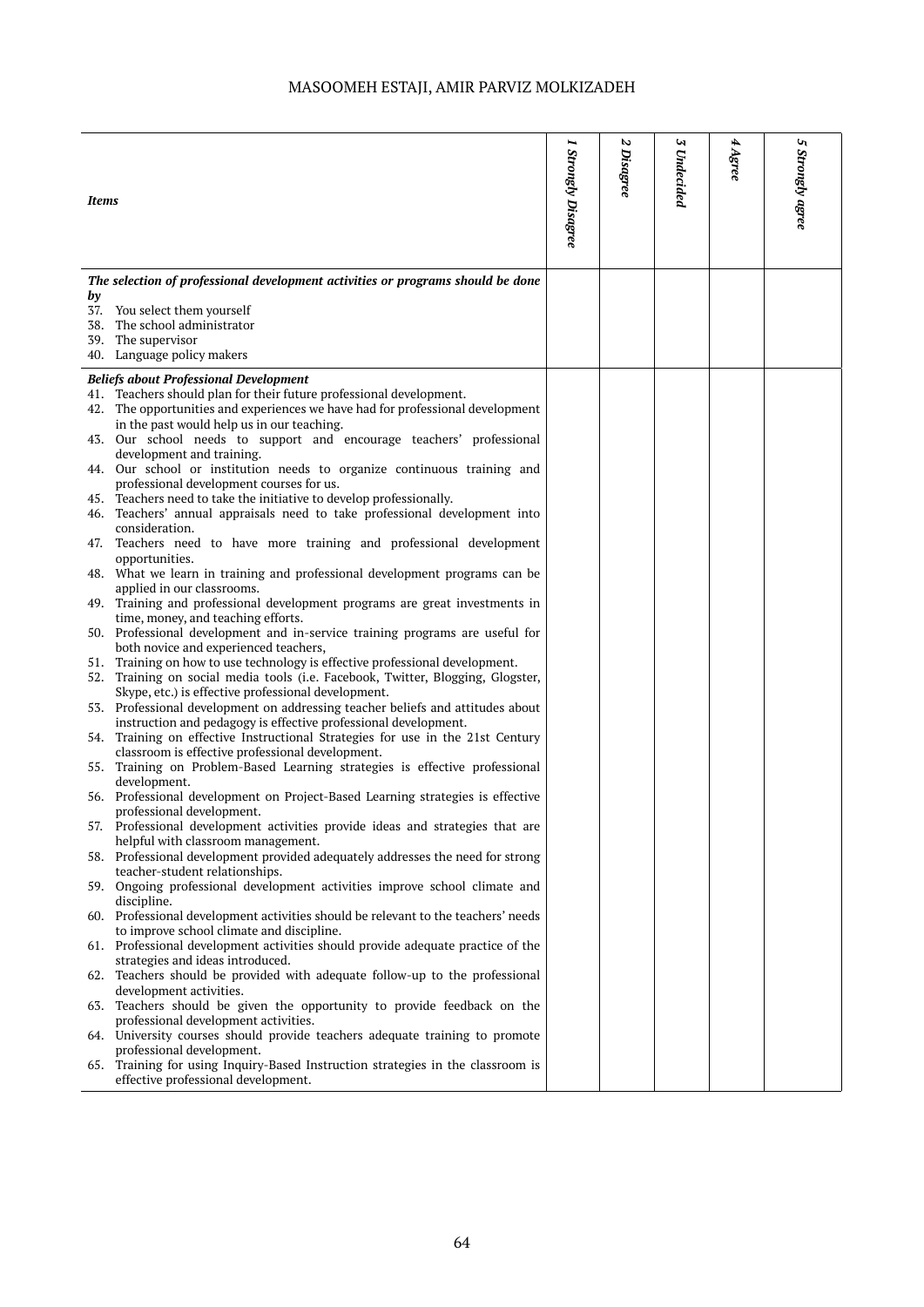# DEVELOPING AND VALIDATING A PROFESSIONAL DEVELOPMENT INVENTORY

| <b>Items</b>                                                                                                                                                                                                                                                                                                                                                                                                                                                                                                                                                                                                                                                                                  | <b>Strongly Disagree</b> | N<br>Disagree | W<br>Undecided | Agree | ৸<br>Strongly agree |
|-----------------------------------------------------------------------------------------------------------------------------------------------------------------------------------------------------------------------------------------------------------------------------------------------------------------------------------------------------------------------------------------------------------------------------------------------------------------------------------------------------------------------------------------------------------------------------------------------------------------------------------------------------------------------------------------------|--------------------------|---------------|----------------|-------|---------------------|
| Professional Development happens through<br>Learning new material/strategies in collaborative teams<br>66.<br>Learning new material/strategies individually<br>67.<br>Using online resources (training manuals, videos, professional development<br>68.<br>websites, etc.) to learn new material/strategies<br>Learning new material from an individual, face to face interaction<br>69.<br>Short, one-time workshops<br>70.<br>Ongoing learning on a topic<br>71.<br>Learning from other teachers<br>72.<br>Learning from an expert in the field<br>73.<br>Observing other classrooms<br>74.<br>Attending training courses<br>75.<br>Learning from a professional development program<br>76. |                          |               |                |       |                     |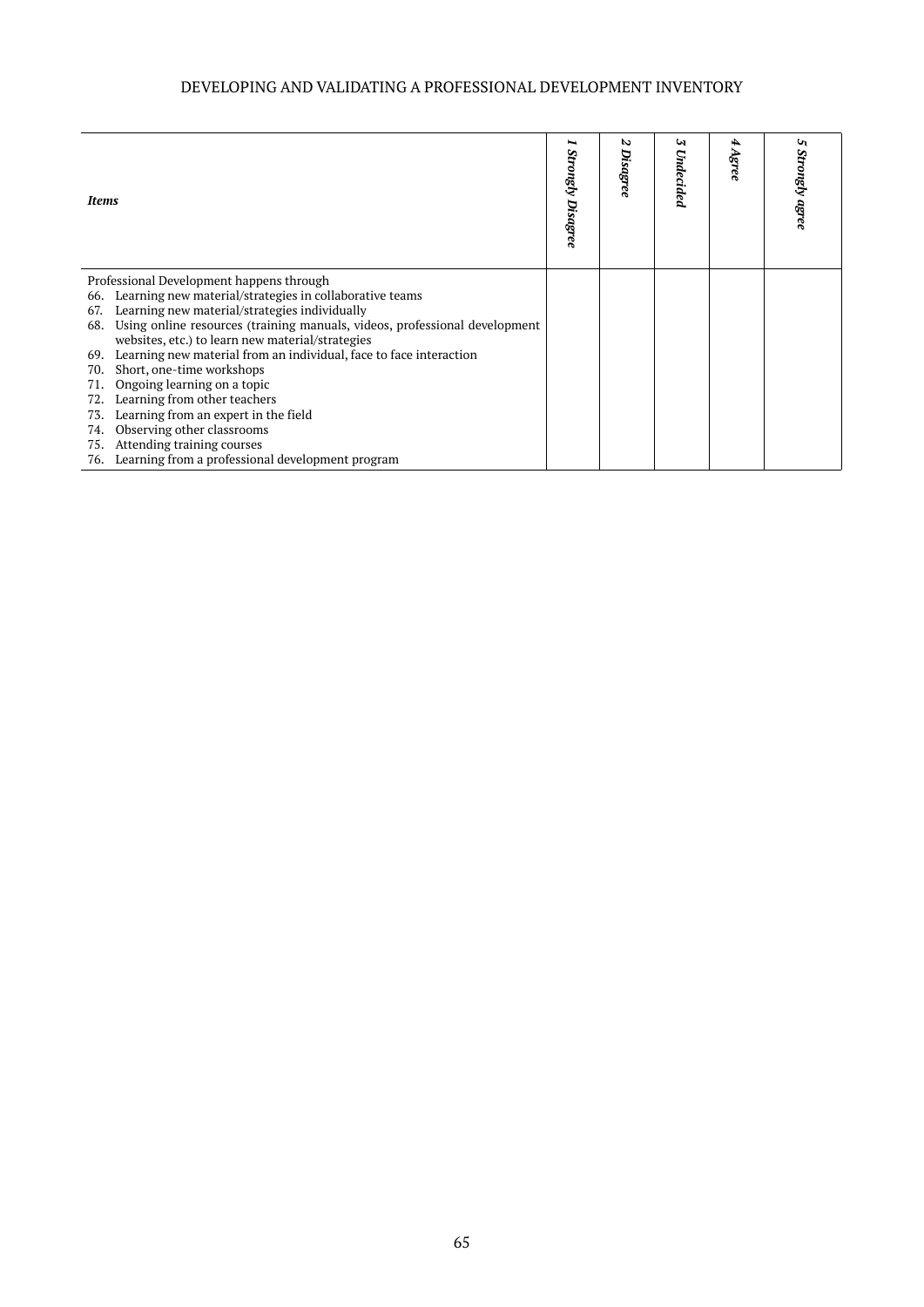# MASOOMEH ESTAJI, AMIR PARVIZ MOLKIZADEH

# **Appendix B**

|                          |                                                   | Item total statistics to the initial reliability  | Latent variable | Standardized<br><b>Estimates</b> | <b>Unstandardized</b><br><b>Estimates</b> |       |        |  |
|--------------------------|---------------------------------------------------|---------------------------------------------------|-----------------|----------------------------------|-------------------------------------------|-------|--------|--|
|                          | <b>Corrected Item-Total</b><br><b>Correlation</b> | <b>Cronbach's Alpha if Item</b><br><b>Deleted</b> |                 | Estimate                         | <b>Estimate</b>                           | C.R   | Sig.   |  |
| Q01                      | .172                                              | .93                                               |                 |                                  |                                           |       |        |  |
| Q02                      | .137                                              | .93                                               |                 |                                  |                                           |       |        |  |
| Q03                      | .289                                              | .92                                               |                 |                                  |                                           |       |        |  |
| Q04                      | .228                                              | .92                                               |                 |                                  |                                           |       |        |  |
| Q <sub>05</sub>          | .253                                              | .92                                               |                 |                                  |                                           |       |        |  |
| Q06                      | .312                                              | .92                                               | Methods         | .41                              | 1.00                                      |       |        |  |
| Q07                      | .282                                              | .92                                               |                 |                                  |                                           |       |        |  |
| Q08                      | .294                                              | .92                                               | Methods         | .51                              | 1.21                                      | 5.19  | .000   |  |
| Q09                      | .317                                              | .92                                               | Methods         | .90                              | 2.28                                      | 6.10  | .000   |  |
| Q10                      | .312                                              | .92                                               | Methods         | .79                              | 1.95                                      | 6.11  | .000   |  |
| Q11                      | .268                                              | .92                                               | Motivators      | .67                              | 1.00                                      |       |        |  |
| Q12                      | .348                                              | .92                                               | Motivators      | .66                              | 1.02                                      | 8.38  | .000   |  |
| Q13                      | .294                                              | .92                                               | Motivators      | .68                              | 1.12                                      | 8.52  | .000   |  |
| Q14                      | .433                                              | .92                                               | Motivators      | .71                              | .96                                       | 8.73  | .000   |  |
| Q15                      | .349                                              | .92                                               |                 |                                  |                                           |       |        |  |
| Q16                      | .267                                              | .92                                               | Motivators      | .45                              | .73                                       | 5.98  | .000   |  |
| Q17                      | .271                                              | .92                                               |                 |                                  |                                           |       |        |  |
| Q18                      | .170                                              | .92                                               | Obstacles       | .67                              | 1.00                                      |       |        |  |
| Q19                      | .189                                              | .92                                               | Obstacles       | .61                              | .80                                       | 7.75  | .000   |  |
| Q20                      | .177                                              | .92                                               | Obstacles       | .77                              | 1.13                                      | 8.80  | .000   |  |
| Q21                      | .223                                              | .92                                               | Obstacles       | .63                              | .90                                       | 7.87  | .000   |  |
| $\mathbf{Q}22$           | .032                                              | .93                                               |                 |                                  |                                           |       |        |  |
| Q23                      | .140                                              | .93                                               |                 |                                  |                                           |       |        |  |
| Q24                      | $-.006$                                           | .93                                               |                 |                                  |                                           |       |        |  |
| Q25                      | .492                                              | .92                                               | Beneficiaries   | .59                              | 1.00                                      |       |        |  |
| Q26                      | .491                                              | .92                                               | Beneficiaries   | .80                              | 1.12                                      | 10.68 | .000   |  |
| Q27                      | .517                                              | .92                                               | Beneficiaries   | .85                              | 1.22                                      | 9.22  | .000   |  |
| Q28                      | .540                                              | .92                                               | Beneficiaries   | .75                              | 1.17                                      | 8.68  | .000   |  |
| Q29                      | .431                                              | .92                                               | Beneficiaries   | .58                              | 1.03                                      | 7.29  | .000   |  |
| $\mathbf{Q} \mathbf{30}$ | .398                                              | .92                                               | Needs           | $.50\,$                          | 1.00                                      |       |        |  |
| Q31                      | .517                                              | .92                                               | Needs           | .68                              | 1.25                                      | 6.84  | .000   |  |
| $\mathbb{Q}52$           | .480                                              | .92                                               | Needs           | .63                              | 1.17                                      | 6.57  | .000   |  |
| Q33                      | .408                                              | .92                                               | Needs           | .56                              | 1.26                                      | 6.21  | .000   |  |
| Q34                      | .518                                              | .92                                               | Needs           | .60                              | 1.19                                      | 6.42  | $.000$ |  |
| Q <sub>35</sub>          | .450                                              | $.92\,$                                           |                 |                                  |                                           |       |        |  |
| Q36                      | .425                                              | .92                                               | Needs           | .53                              | .93                                       | 5.93  | $.000$ |  |
| Q37                      | .281                                              | .92                                               |                 |                                  |                                           |       |        |  |
| Q38                      | .198                                              | $.92\,$                                           |                 |                                  |                                           |       |        |  |
| Q39                      | .183                                              | $.92\,$                                           |                 |                                  |                                           |       |        |  |
| Q40                      | .287                                              | .92                                               |                 |                                  |                                           |       |        |  |

# **Item Total Statistics and Standardized and Unstandardized Regression Weights and Covariances**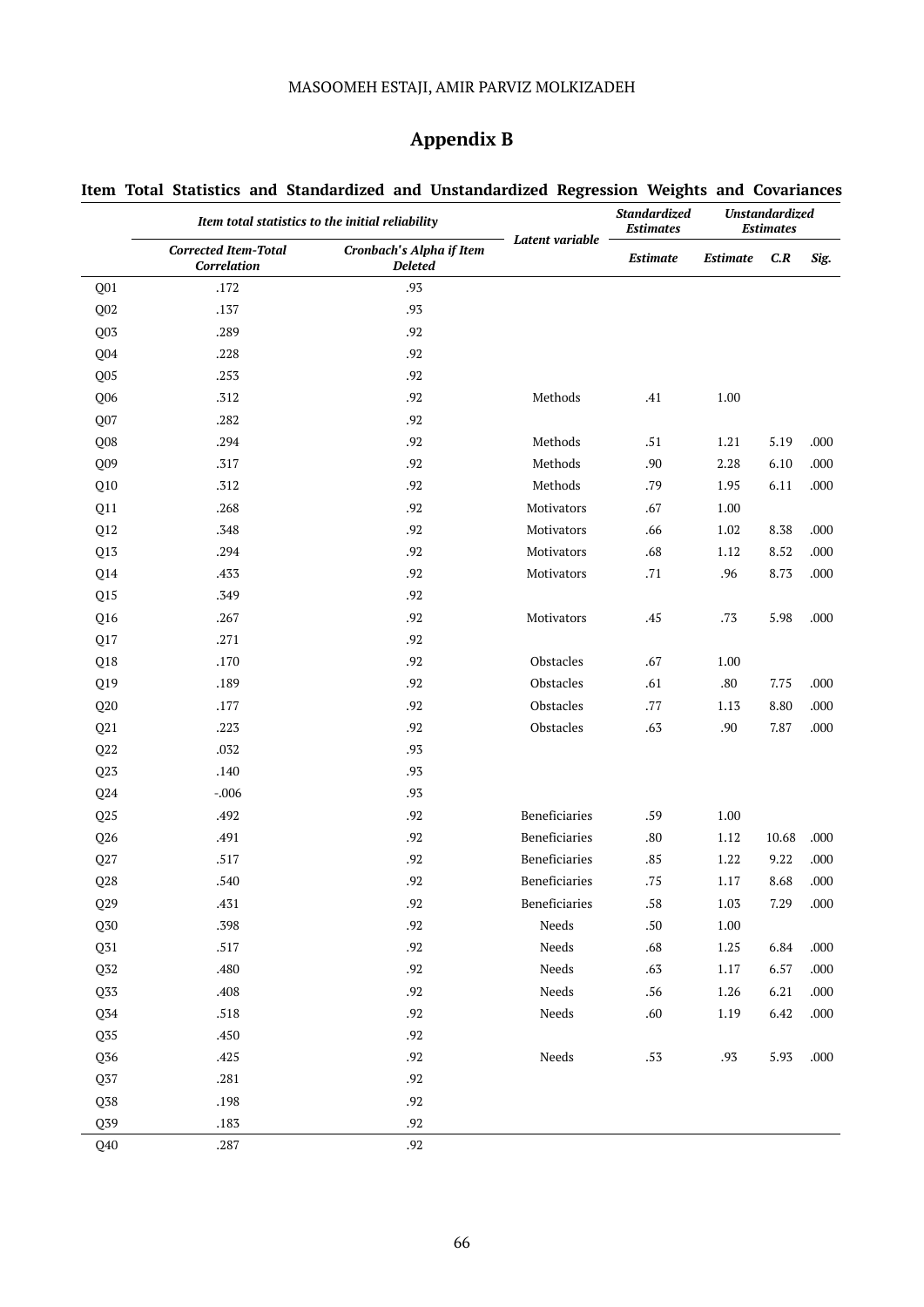|                | Item total statistics to the initial reliability  |                                            | Standardized<br><b>Estimates</b> | <b>Unstandardized</b><br><b>Estimates</b> |                 |      |      |
|----------------|---------------------------------------------------|--------------------------------------------|----------------------------------|-------------------------------------------|-----------------|------|------|
|                | <b>Corrected Item-Total</b><br><b>Correlation</b> | Cronbach's Alpha if Item<br><b>Deleted</b> | Latent variable                  | Estimate                                  | <b>Estimate</b> | C.R  | Sig. |
| Q41            | .474                                              | .92                                        | Needs                            | $.51\,$                                   | .96             | 5.82 | .000 |
| Q42            | .438                                              | .92                                        | Needs                            | .47                                       | .86             | 5.50 | .000 |
| Q43            | .483                                              | .92                                        | Needs                            | .46                                       | .77             | 5.44 | .000 |
| Q44            | .537                                              | .92                                        |                                  |                                           |                 |      |      |
| Q45            | .533                                              | .92                                        |                                  |                                           |                 |      |      |
| Q46            | .572                                              | .92                                        |                                  |                                           |                 |      |      |
| Q47            | .524                                              | .92                                        |                                  |                                           |                 |      |      |
| Q48            | .471                                              | .92                                        |                                  |                                           |                 |      |      |
| Q49            | .497                                              | .92                                        | Belief                           | .58                                       | 1.00            |      |      |
| Q50            | .468                                              | .92                                        |                                  |                                           |                 |      |      |
| Q51            | .462                                              | .92                                        |                                  |                                           |                 |      |      |
| Q52            | .469                                              | .92                                        | Belief                           | .54                                       | .93             | 7.02 | .000 |
| Q53            | .455                                              | .92                                        | Belief                           | .58                                       | .95             | 7.35 | .000 |
| Q54            | .524                                              | .92                                        | Belief                           | .64                                       | 1.01            | 7.85 | .000 |
| Q55            | .385                                              | .92                                        | Belief                           | .56                                       | .88             | 7.17 | .000 |
| Q56            | .440                                              | .92                                        | Belief                           | .60                                       | .93             | 7.49 | .000 |
| Q57            | .476                                              | .92                                        | Belief                           | .60                                       | .91             | 7.51 | .000 |
| Q58            | .522                                              | .92                                        | Belief                           | .63                                       | 1.10            | 7.78 | .000 |
| Q59            | .477                                              | .92                                        | Belief                           | .63                                       | 1.08            | 7.76 | .000 |
| Q60            | .464                                              | .92                                        | Belief                           | .57                                       | .92             | 7.28 | .000 |
| Q61            | .613                                              | .92                                        | Belief                           | .76                                       | 1.14            | 8.86 | .000 |
| Q62            | .553                                              | .92                                        | Belief                           | .66                                       | .99             | 8.06 | .000 |
| Q63            | .519                                              | .92                                        | Belief                           | $.54\,$                                   | .76             | 7.02 | .000 |
| Q64            | .430                                              | .92                                        |                                  |                                           |                 |      |      |
| Q65            | .468                                              | .92                                        | Belief                           | .54                                       | .85             | 7.00 | .000 |
| Q66            | .463                                              | .92                                        | Means                            | .56                                       | 1.00            |      |      |
| Q67            | .327                                              | .92                                        |                                  |                                           |                 |      |      |
| Q68            | .510                                              | .92                                        | Means                            | .54                                       | .88             | 6.64 | .000 |
| Q69            | .427                                              | $.92\,$                                    | Means                            | .48                                       | .91             | 6.05 | .000 |
| Q70            | .292                                              | .92                                        |                                  |                                           |                 |      |      |
| Q71            | .339                                              | $.92\,$                                    |                                  |                                           |                 |      |      |
| $\mathbf{Q72}$ | .429                                              | .92                                        | Means                            | $.62\,$                                   | 1.05            | 7.25 | .000 |
| Q73            | .511                                              | .92                                        | Means                            | $.74\,$                                   | 1.18            | 8.15 | .000 |
| Q74            | .451                                              | .92                                        | Means                            | .70                                       | 1.10            | 7.83 | .000 |
| Q75            | .525                                              | .92                                        | Means                            | $.67\,$                                   | 1.05            | 7.67 | .000 |
| Q76            | .546                                              | .92                                        | Means                            | .65                                       | 1.10            | 7.50 | .000 |